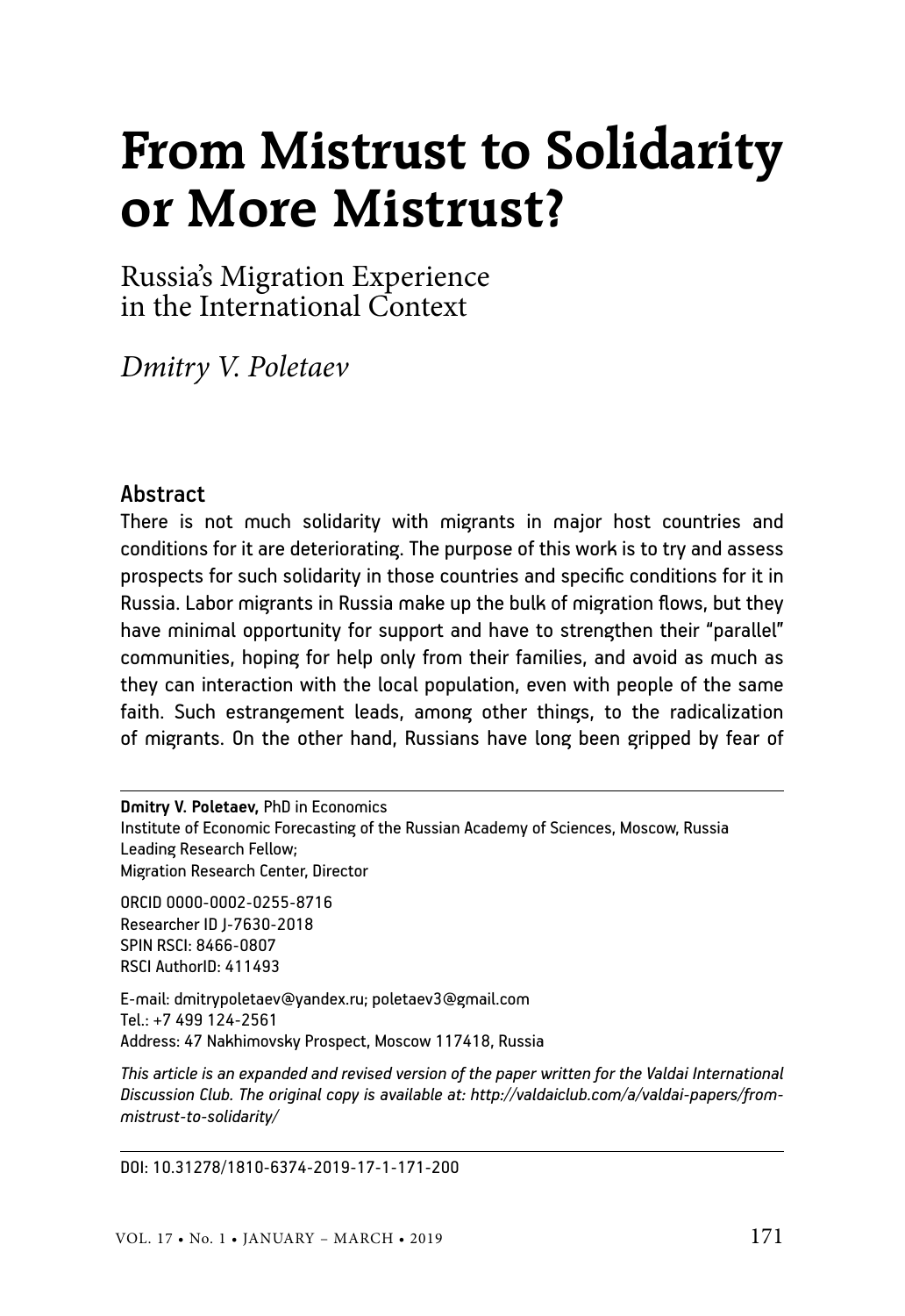migrants due to the absence of comprehensive and specially funded adaptation and integration programs for migrants in the country. The authorities' work with migrants' associations in Russia has so far been largely ineffective. At the same time, Russian non-governmental organizations have some experience of direct work with migrants, and research organizations, including NGOs, are quite efficient at assessing migration processes. Meanwhile, the government is updating its migration policy to encourage people to come to Russia, which is creating a positive background for stimulating solidarity with migrants.

*Keywords:* immigration, labor migration, solidarity with immigrants, migrant policy.

# Introduction

The ease of transportation and communication in the modern world makes it possible to quickly deliver potential migrants to countries that they previously could only see on their television screens, hear about from family and friends living and working there, or read about in glossy magazines. A new era has dawned, different from anything humanity has ever experienced, and as the world becomes increasingly open to migration, the seeming simplicity of changing status, workplace and place of residence becomes all the more tempting. Migration contributes to "inclusive growth and sustainable development" (UN, 2016). Unfortunately, "migration without borders" (see a book with the same title, a collective work which substantiates the economic attractiveness of this development strategy (Pécoud, 2007)), once regarded as a promising strategy for the future, is increasingly viewed as an undesirable outcome by a significant number of people in host countries (Poletaev, 2010; Poletaev, 2019), and migrants can expect to find solidarity mainly among fellow migrants and left-wing parties.

The freedom of movement and the freedom to choose a place of residence can be ranked among the category of freedoms which, as part of the Global Commons, have been restricted to varying degrees at the level of communities, states, and international associations. Such restrictions have produced, and will continue to produce, a variety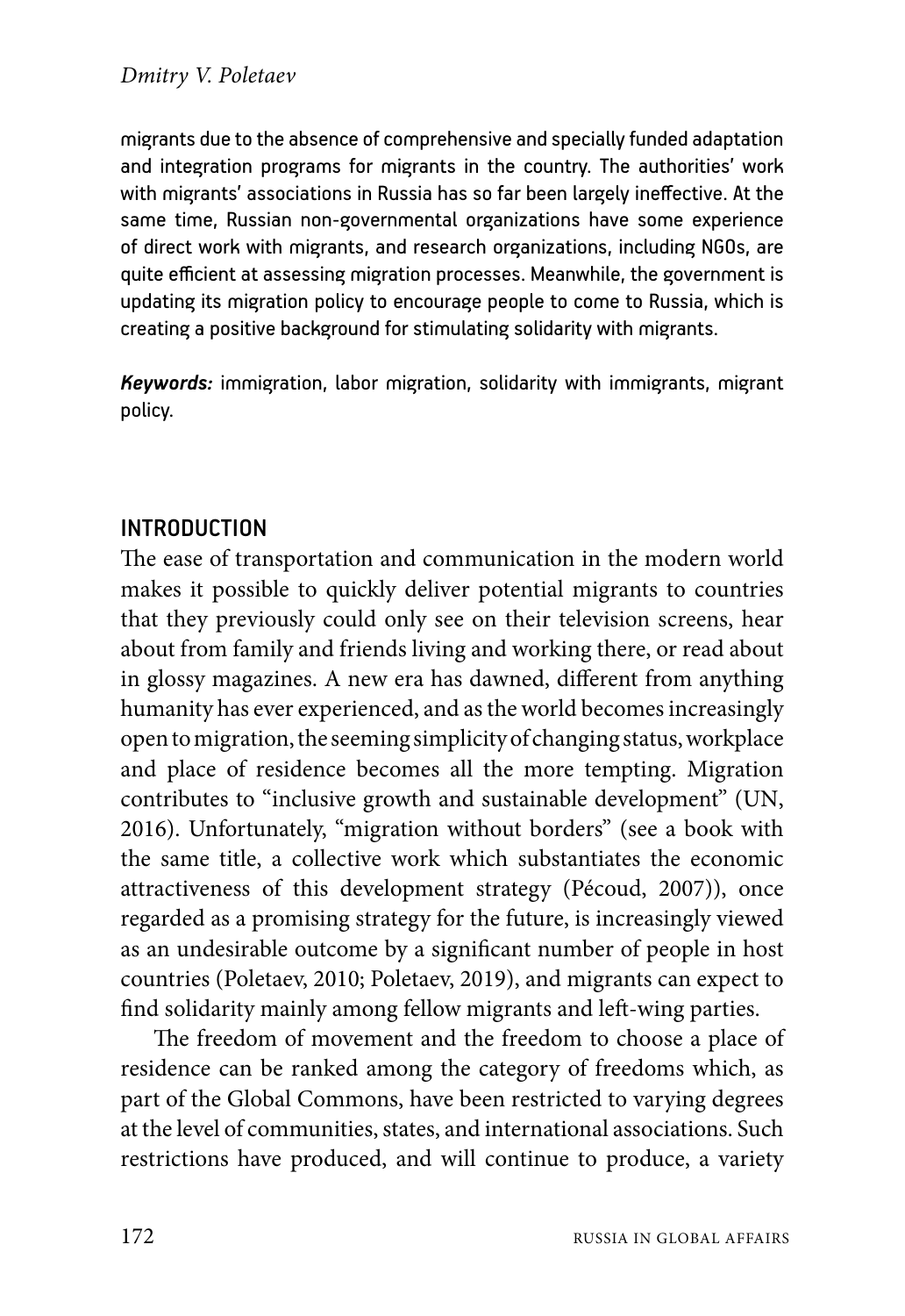of migration conflicts both at the level of internal and international migration, due to differences in economic development, environmental situation, armed conflicts, and demographic pressure/depopulation, as well as other factors. In these circumstances, restrictions on migration in the countries of origin and host countries and regions may be justified by the interests of the countries themselves or their governments, but in reality, such restrictions are not insurmountable even in authoritarian and totalitarian systems.

Major host countries have been tightening their migration policies at the state level for several years. But they also have civil society institutions which support solidarity with migrants. The author believes that although there is little solidarity with migrants in Russia, EU countries, and the United States, conditions for developing it differ substantially.

There are certain factors that could encourage solidarity with migrants among Russian people, even though it must be said for the sake of justice that they are not always so obvious to them. Let us take a look at the main motives which can be divided into personal and general ones (Poletaev, 2014a; Zaionchkovskaya et al, 2014a).

Personal motives are as follows:

- Most labor migrants come to Russia from former Soviet republics, which share the same language, culture and history with Russian people who also have many family ties in those countries;
- Labor migrants work at small Russian enterprises, help to keep them running, and provide inexpensive services to the local population, thus finding a niche for their own employment (taxi, repairs, summer house construction, housework);
- A considerable number of Russians who worked as shuttle traders in the 1990s and traveled to Poland and China could personally experience the hardships of migration and acquired experience similar to that of current labor migrants in Russia;
- Women in Russia can work, build their career and study if they use migrants for housework, sharing some of the daily chores with them (taking care of children, elderly people, cleaning, etc.);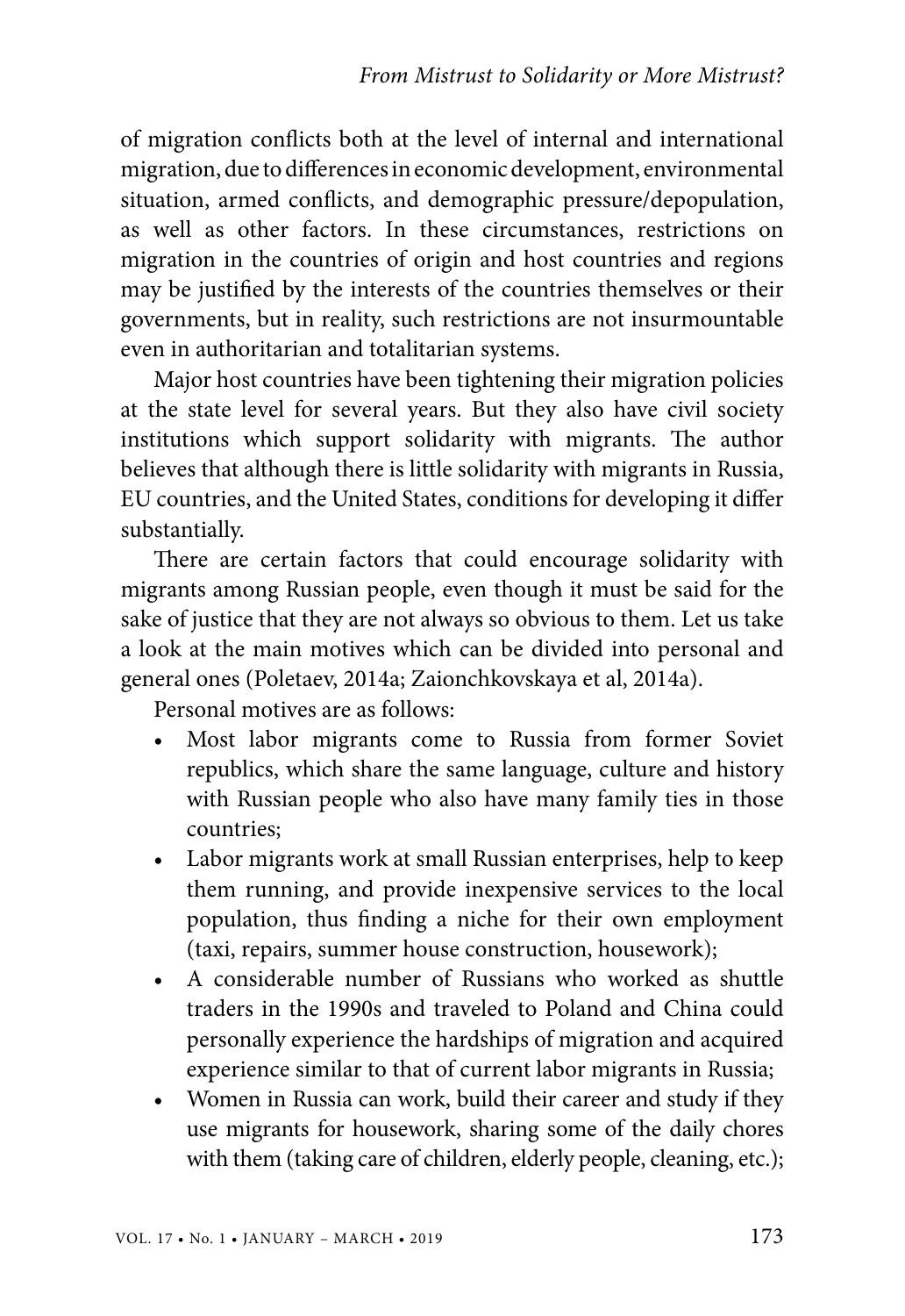• Some of the Russians are former migrants who have received Russian citizenship;

General and more global motives include the following:

- The influx of migrants seeking permanent residence in Russia allows the country to maintain its demographic potential and make up for the shortage of local residents of productive age whose number keeps decreasing;
- In the Russian Empire and the Soviet Union all Russian cities grew at the expense of internal migrants, including those from regions which with time became independent countries. In modern Russia cities have been growing due to internal migration from Russian regions and external migration from former Soviet republics.

These factors are not subject to broad public discussion and are rarely mentioned in mass media in Russia, and for this reason are barely regarded by society as a reason for solidarity with migrants.

# Methods

The article uses data from the Migration Research Center, the author's personal studies, analytical materials from the World Bank, ILO, IOM, OSCE, Carnegie Endowment, Russia's sociological Levada Center, the Russian International Affairs Council, Russian and foreign human rights and research organizations, as well as Russian and foreign media publications. It also uses data from recent Russian migration surveys, including those carried out by the Migration Research Center headed by the author, as well as his study titled "Russian Labor Market Analysis for Effective Employment of Labor Migrants from Kyrgyzstan and Tajikistan" (Poletaev, et al., 2016), which was conducted with the support of the AUCA Tian Shan Policy Center. The questioning conducted as part of the survey covered 101 labor migrants from Tajikistan and Kyrgyzstan aged 15-60 (501 respondents were questioned in Moscow, including 348 men and 153 women; 250 in St. Petersburg, including 175 men and 75 women; 250 in Yekaterinburg,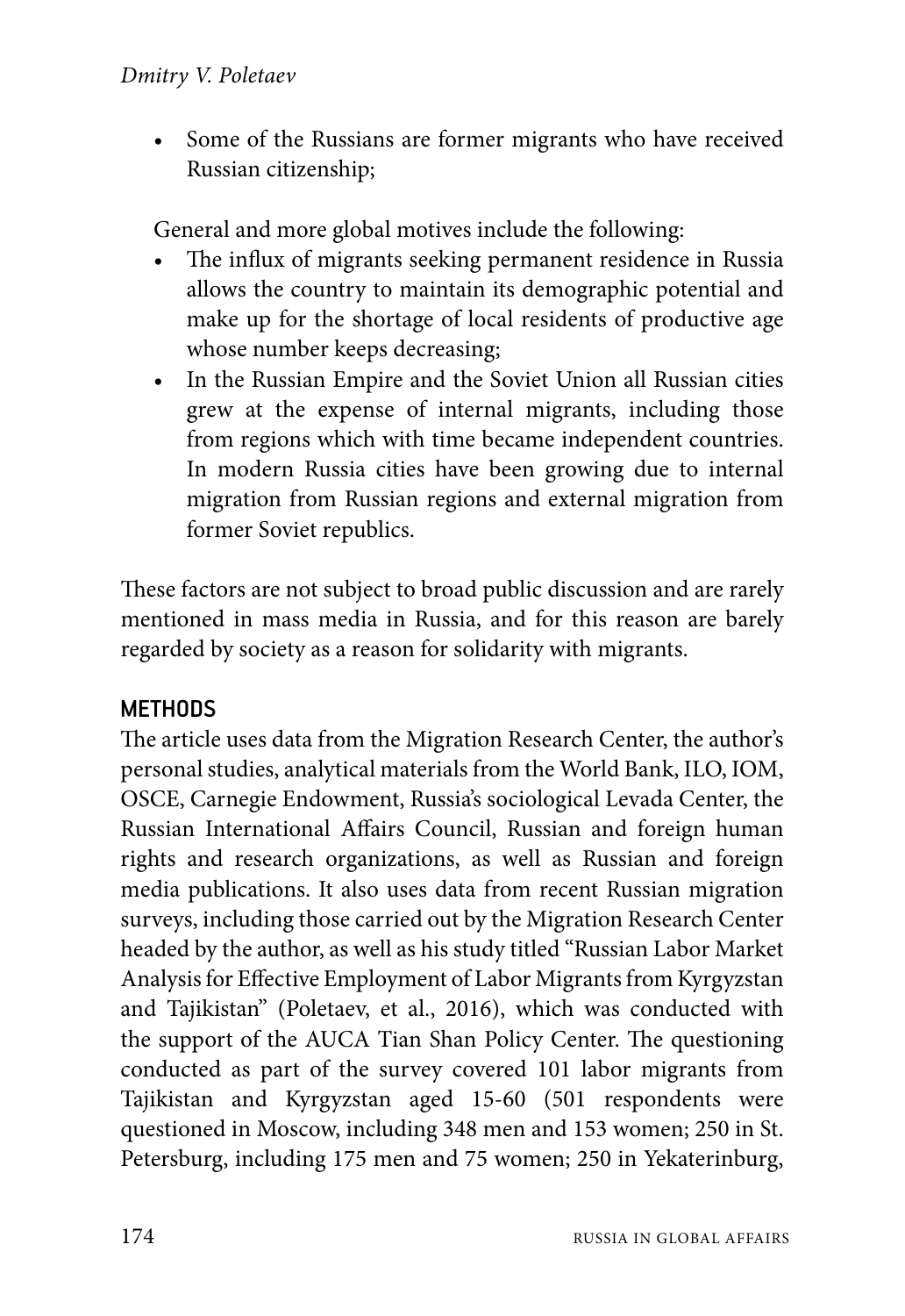including 182 men and 68 women). On the whole, 70.4% of male and 29.6% of female respondents participated.

The focus in studying solidarity with migrants in Russia was on external migrants (hereinafter referred to as labor migrants) who make up the bulk of migration flows coming to Russia.

# MIGRATION RESTRICTIONS IN HOST COUNTRIES: NEW EXPERIENCE OF MISTRUST

In economically developed countries with aging populations that have been taking in migrants for a while now, right-wing parties advocating greater restrictions on migration are gaining more supporters, despite the fact that both the governments and the expert community that influences migration policy recognize that migration is an important resource (in economic, demographic, and geopolitical terms). The explosive growth in the number of refugees in 2015 served as a catalyst for this process in Europe. Back then, the countries of the Visegrad Group—Poland, the Czech Republic, Slovakia, and Hungary—gradually came to outright rejection of the mandatory European quotas and redistribution of refugees within the EU (Dudina, 2018), while the UK's exit from the EU following the 2016 referendum was caused, among other things, by the British being reluctant to provide benefits and social housing to immigrants who have lived in their country for less than four years (BBC, 2015).

The enthusiasm of EU residents, who welcomed the refugees and, in 2015–2016, showed remarkable examples of solidarity with them (Bershidsky, 2017), gradually faded, and by 2017–2018 gave way to fears that their excessive numbers had become a challenge to the established pan-European migration system. The real state of politics today includes the fact that Alternative for Germany is making a serious bid to become the third most influential party in the country, Lega Nord (the Northern League) in Italy gained 17.5% of vote in the March 4, 2018 elections and became one of the two parties of the ruling coalition (Dunaev, 2018), and the Austrian Freedom Party was involved in forming the government in 2017 (Klimovich, 2017).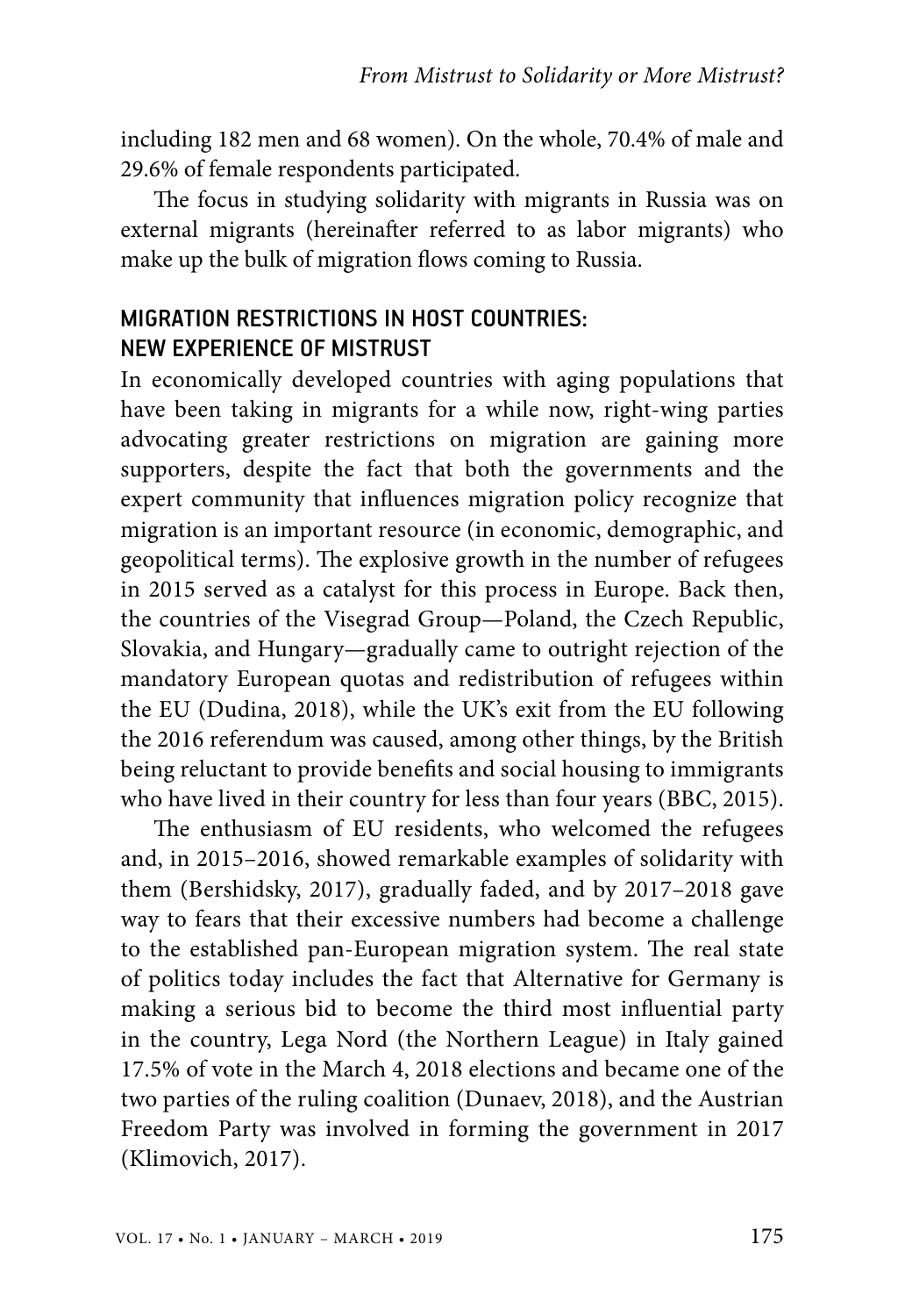Donald Trump's victory in the 2016 U.S. presidential election on a platform of tighter migration policy and the election of India's Prime Minister Narendra Modi in 2014 (Mirzayan, 2014), considered a leader of the "Saffron" Indian nationalists who believe that Muslims have no place in India and openly declare in the slogan of their party that nationalism is their "inspiration" (Strokan, 2014), clearly indicate that the increased popularity of nationalist parties and slogans and the support by a considerable part of the constituency for immigration policy restrictions is not a purely European development.

Migration systems in the EU and the United States, where nonstate migration policy actors have a significant potential for inspiring solidarity with migrants, are experiencing growing resistance to such solidarity from the state due to recent changes and the election of a large number of conservative politicians who advocate migration policy restrictions (Poletaev, 2019).

Despite the fact that parties and associations advocating more restricted migration policies are gaining popularity across the world, the possibility of free movement remains an undisputed value (Baruah, 2006)<sup>1</sup> , and host countries use it to derive considerable economic benefits, overcome their demographic challenges, and strengthen their geopolitical influence. The equality of human society, implied by the idea of Global Commons, also means equal access to global goods and the right to migrate.

Russia's state migration policy has rather been restraining migrantphobia since 2014 (Poletaev, 2014a; 2018b), but with weak civil society non-state migration policy actors could not do much to encourage

<sup>1</sup> The Treaty on European Union provides for the freedom of movement for labor migrants from EU states (but it allows temporary restrictions on the movement of citizens from countries that have been admitted to the EU recently or are in the process of admission) and prohibit discrimination of such persons by nationality in terms of employment, labor remuneration and working conditions, including social security. Labor migrants enjoy blanket protection provided by the Organization of American States (OAS), which adopted the American Declaration of the Rights and Duties of Man in 1948 (OAS, 1948) and the American Convention on Human Rights of 1969 (Pact of San José) (OAS, 1969). These documents guarantee freedom from discrimination. The Treaty on the Eurasian Economic Union declares the freedom of movement for the EEU citizens between their countries as one of the priorities.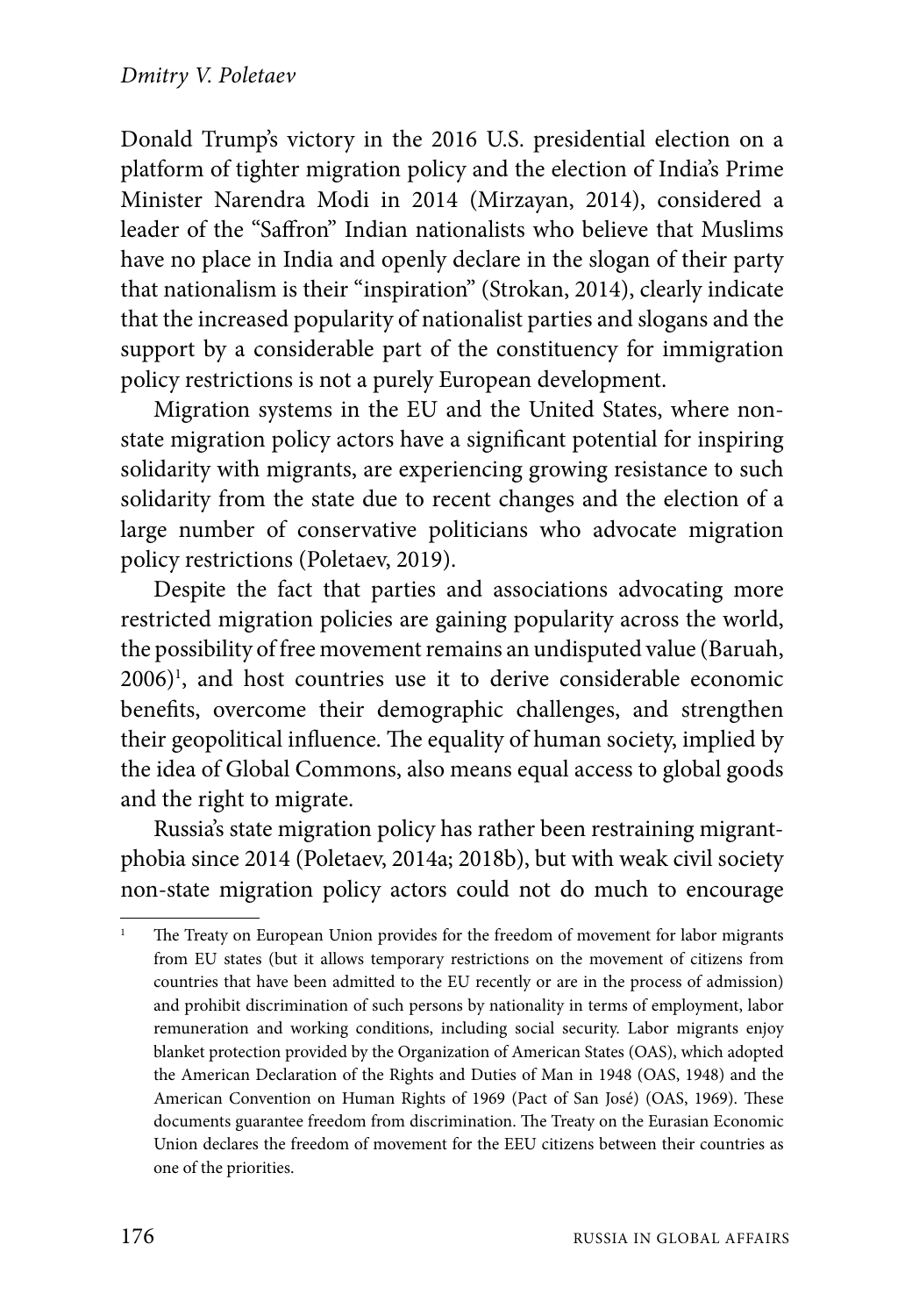solidarity with migrants. However, non-state migration policy actors have built positive practices of working with migrants and have the potential for strengthening solidarity with them in both Russian society and the Eurasian migration system (Ivakhnyuk, 2008) as a whole.

Russia is one of the major host countries and has rather liberal migration legislation. For example, its latest Migration Policy Concept up to 2025 (Ukaz, 2018) aims to stimulate immigration (Ivakhnyuk, 2018). This may provide the basis for creating a more positive information background for building greater solidarity with migrants in Russia.

In real life, there are still considerable bureaucratic barriers which complicate the movement of people both to Russia and inside Russia (registration at the place of residence) and restrict the naturalization of refugees<sup>2</sup> (Poletaev, 2014a), especially from countries with which Russia has a visa regime (difficulty of acquiring the status of refugee and subsequently Russian citizenship). In Russia, solidarity with migrants in not a priority and civil society institutions play a secondary role in forming migration policy. Nevertheless, Russia has developed certain practices for building solidarity with migrants and can succeed in doing so even despite plans to update the state migration policy (Ukaz, 2018; Solovyov and Samokhina, 2018).

#### MIGRANTS IN RUSSIA: A WALL OF DOUBLED ALIENATION

Over the past decade, external labor migration to Russia has undergone significant changes that directly affect relations between Russians and migrant workers from other countries (Zaionchkovskaya, et al., 2011; Poletaev, 2017; Poletaev, 2018a; Poletaev, 2018b): instead of residents of large cities, people from small towns and villages are now coming to Russia; the education level of migrants is low as schools are few and far between in rural areas; most new migrants are poorer than in the previous years; cultural differences between the newly arriving migrants and Russians are growing, including in terms of religion and language; the share of migrant workers from Central Asia is on the

Refugees from Ukraine were received bypassing the main refugee status procedures through temporary asylum mechanism and the program for accommodation of compatriots.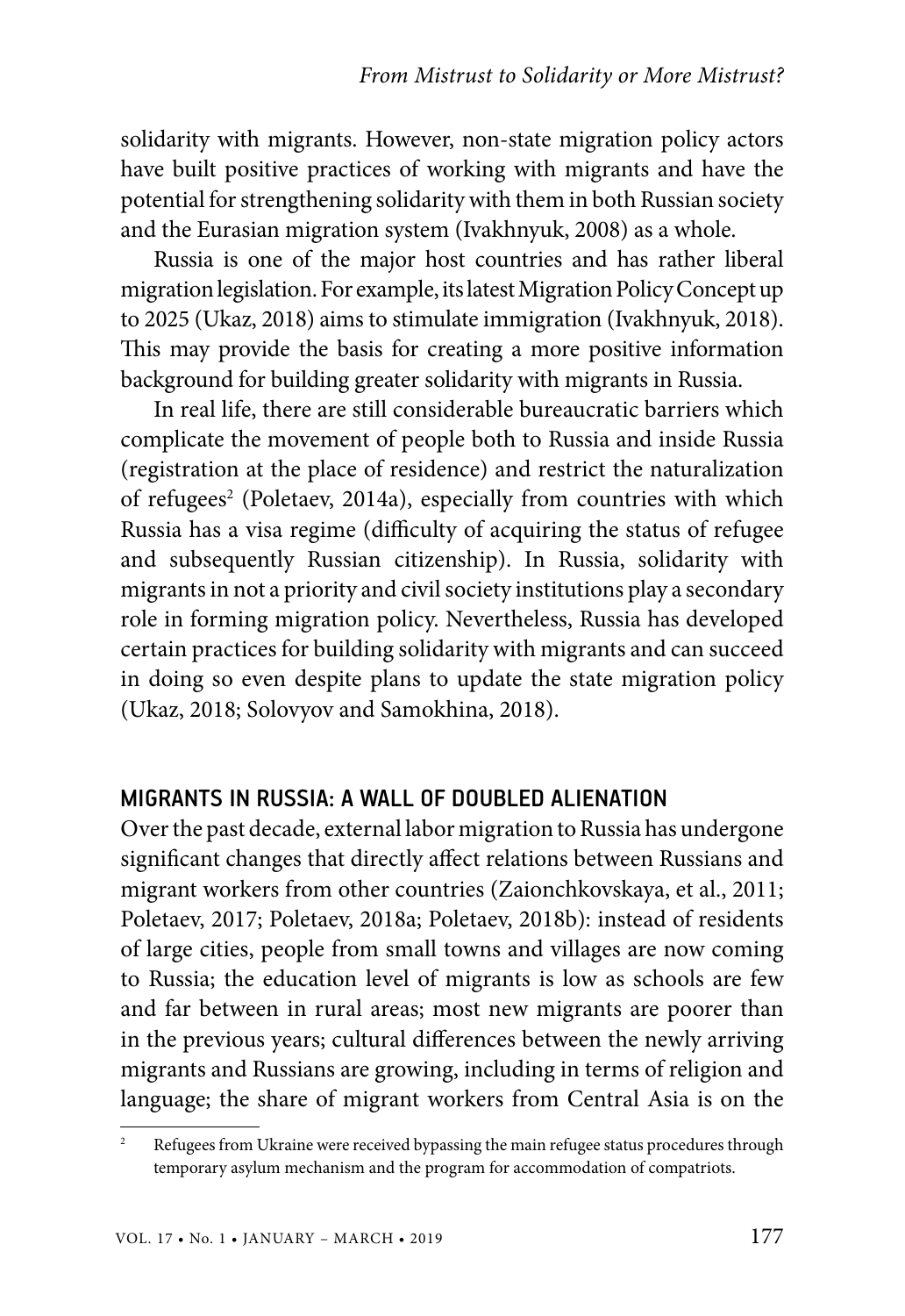rise, and they have begun to form communities in Russia; more female migrants and migrants with families are also coming to Russia.

The already tangible lack of unity in Russian society is further aggravated by distrust between migrants from other countries and Russians (Poletaev, 2018b). Even though such distrust rarely escalates into open hostility, one can speak of the parallel existence of two separate worlds: the world of Russians and the world of migrants (Tyuryukanova, 2009). Mutual distrust and growing alienation go hand-in-hand with the emergence of boundaries that resemble glass walls through which both sides can see each other but rarely interact.

# THE GLASS WALL BUILT BY FOREIGN MIGRANT WORKERS

The mutual assistance that foreign migrant workers (especially from Central Asia) in Russia provide to each other has over time led to the emergence of a number of institutions that formed the basis for *"parallel" migrant communities springing up in Russian cities* (Poletaev, 2016b; Demintseva and Peshkova, 2014). Some examples follow below.

- There is a network of ethnic eateries (Uzbek, Kyrgyz, and Tajik) not only on central streets of Russian cities, such as Chaikhona No. 1, but unassuming backstreet dives that cater mostly for migrants.
- There are also athletic clubs where migrant coaches give classes in various sports and martial arts to migrant students (typically, Kyrgyz).
- A network of migrant outpatient clinics has emerged in Moscow, where doctors (both Russian citizens of foreign origin and migrant employees) provide medical services to migrant workers and use the languages of Central Asian countries to communicate. Access to such medical centers is open to Russians as well, but migrant workers form the bulk of their patients (Kashnitsky and Demintseva, 2018).
- Informal migrant services have been created to address issues such as registration at the place of residence, obtaining work permits, and other issues that every labor migrant in Russia is confronted with. Such services are often based on corrupt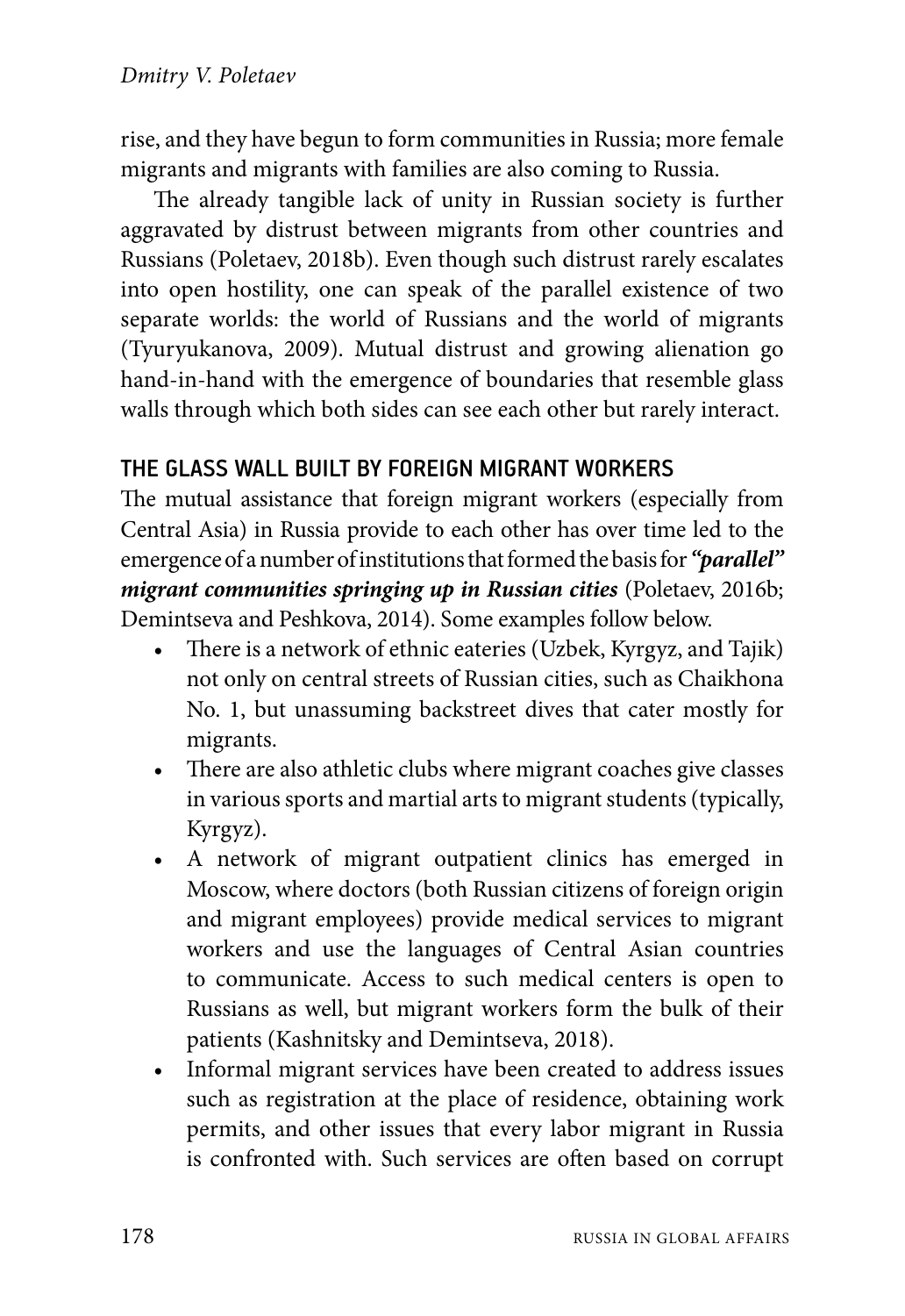and even criminal ties between shady dealers from diaspora communities and corrupt representatives of Russian law enforcement agencies and the authorities (Poletaev, 2016b).

The emergence of parallel migrant communities in Russian society represents a major challenge for the future of Russia. The crisis of trust in Russian society is further exacerbated by feelings of alienation between foreign migrant workers and local residents. Long-term studies of migration to Russia (Poletaev, 2016a, Poletaev, 2016c; Poletaev, 2017; Zaionchkovskaya, et al., 2014b; Mukomel, 2012) show that *migrant workers count on help only from family and friends.* This is especially true of migrant workers from Central Asia. A 2016 survey (Poletaev, et al., 2016) conducted among migrant workers from Tajikistan and Kyrgyzstan revealed that in the overwhelming majority of cases they rely on help from family, friends, and fellow migrant workers from the same country of origin.



#### **Fig 1. The Distribution of Respondents by Where They Seek Help, % (2016, N=1001)**

Source: Poletaev, et al., 2016

Over decades of living in Russia, migrant workers almost never have face-to-face interaction with Russians as part of their daily lives.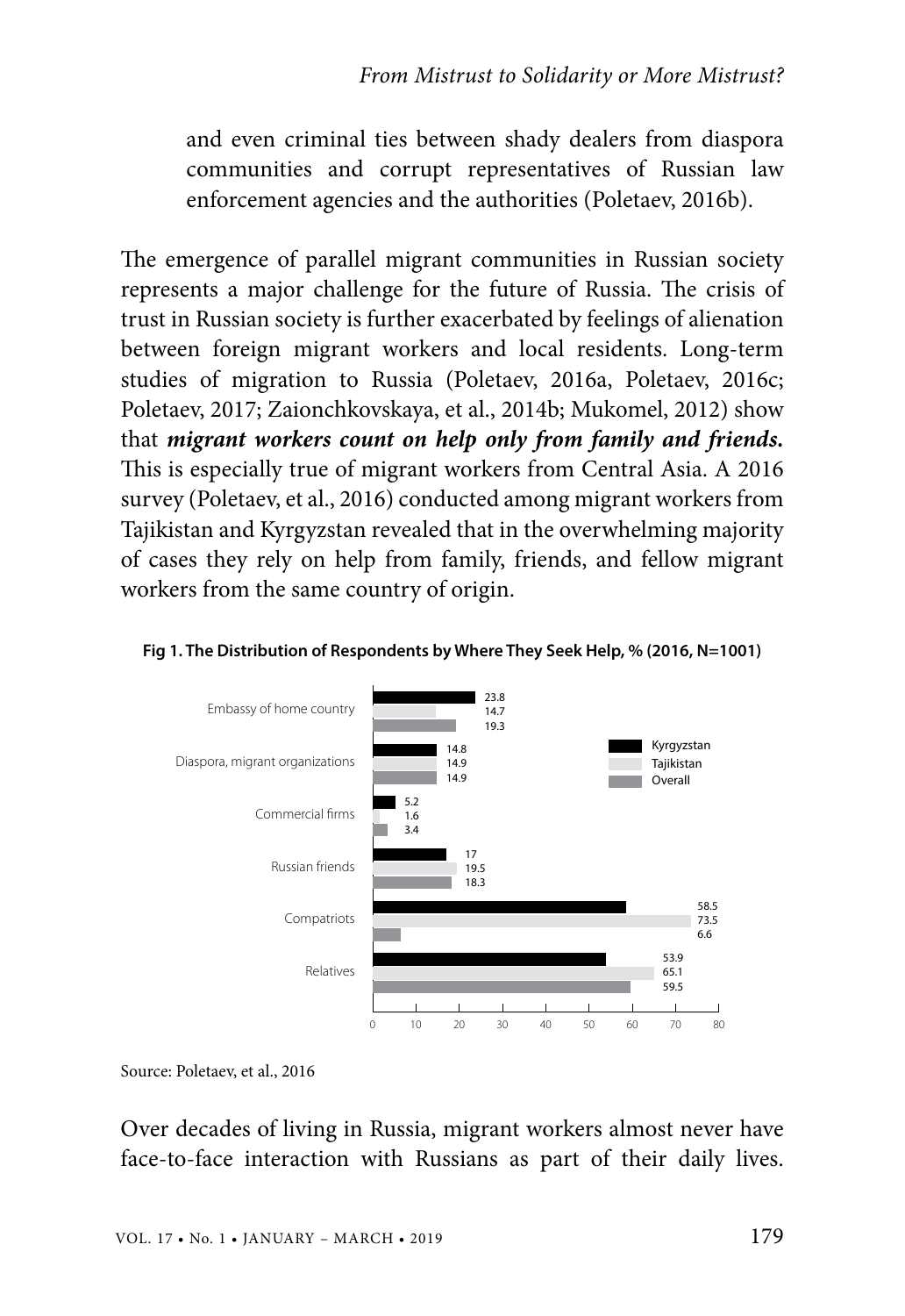From year to year, migration studies in Russia show *minimal levels of interaction with the locals (Fig. 2).*



**Fig 2. Distribution of Respondents by Who They Interact With, % (2016, N=1001)**

Even within the Muslim community, interaction between Muslim Russians and Muslim migrant workers from Central Asia is limited. Although the Tatar Muslim community and the Caucasus Muslim community welcome their fellow believers from Central Asia and seek closer relationships with them, complete unity is a distant prospect (Bukhari-zade, 2015). Interestingly, even the language of sermons in mosques located in big Russian cities has changed from Tatar to Russian, as migrant workers from Central Asia, who now make up most of the ummah, do not understand the Tatar language in which sermons used to be delivered. Some migrant workers from Central Asia have introduced elements of paganism into traditional Islam, such as "charging" water and using it for medicinal purposes (which

Source: Poletaev, et al., 2016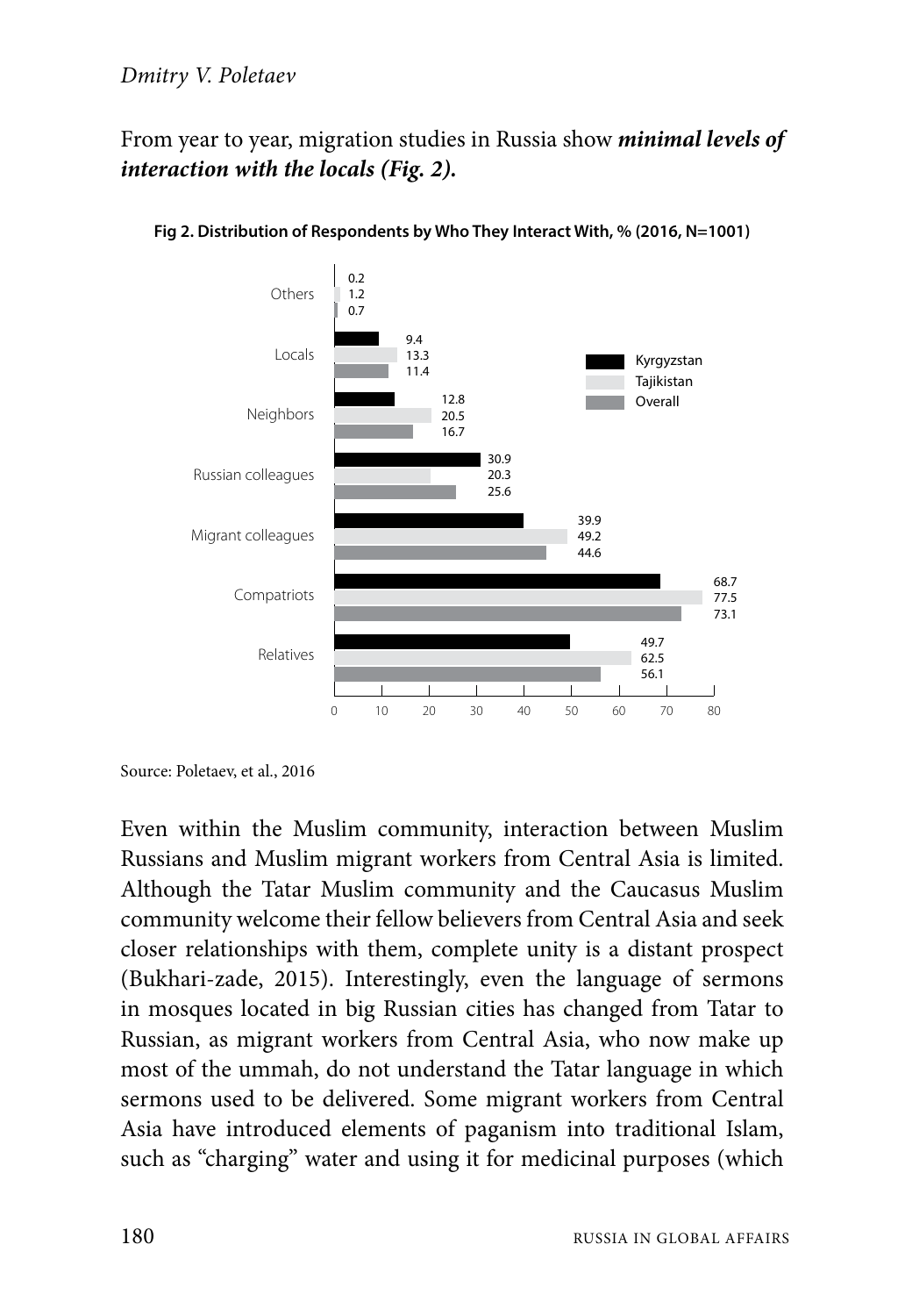is popular with part of the Kyrgyz community), new rituals that are at odds with the canons of Islam (divorce over the phone by repeating the word "talaq" (divorce) three times), and entering into marriages with the help of mediators without an official ecclesiastical title despite the fact that one or both partners are officially married back home in Central Asia. This creates mistrust and even some division between Russian Muslims and Muslim migrant workers from Central Asia.

Radicalization of migrant workers, even those who eventually obtain a residence permit or Russian citizenship, is one of the consequences of such disunity. Migrant workers and Russians of foreign origin—who are humiliated by xenophobia, do not have much education, and find themselves isolated from the Russian society for whose benefit they work tirelessly—provide fertile ground for spreading radical ideas, recruiting new members into terrorist organizations, and enlisting people for terrorist acts. On April 3, 2017, there was a terrorist attack on the St. Petersburg underground (Rozhdestvensky, et al., 2017). According to the Russian Investigative Committee, a suicide bomber by the name of Akbarjon Jalilov, an ethnic Uzbek born in Kyrgyzstan and a Russian citizen since 2011, was responsible for the blast that killed 16 and injured 87.

### THE GLASS WALL BUILT BY RUSSIANS

*Fear of migrants* is the main "building material" for the wall being erected by part of Russians. While its level had slightly declined by 2018 (Poletaev, 2018b), it remains fairly high. According to the Levada Center (Levada, 2017), in 2017, the share of Russians wishing to limit the number of people of other ethnic backgrounds living in the country was 54%, the lowest level in 13 years of sociological surveys, compared to 70% in 2016 and 81% in 2013. Attitudes towards members of the majority of ethnic groups living in Russia have improved. In 2013, 45% of the respondents believed that it was necessary to limit the presence of people from Central Asia in Russia. By 2014, the figure had dropped to 29% and reached 22% in 2017. Similar dynamics can be observed with regard to Roma, Chinese, Jews, Vietnamese, and Ukrainians. In 2017, the number of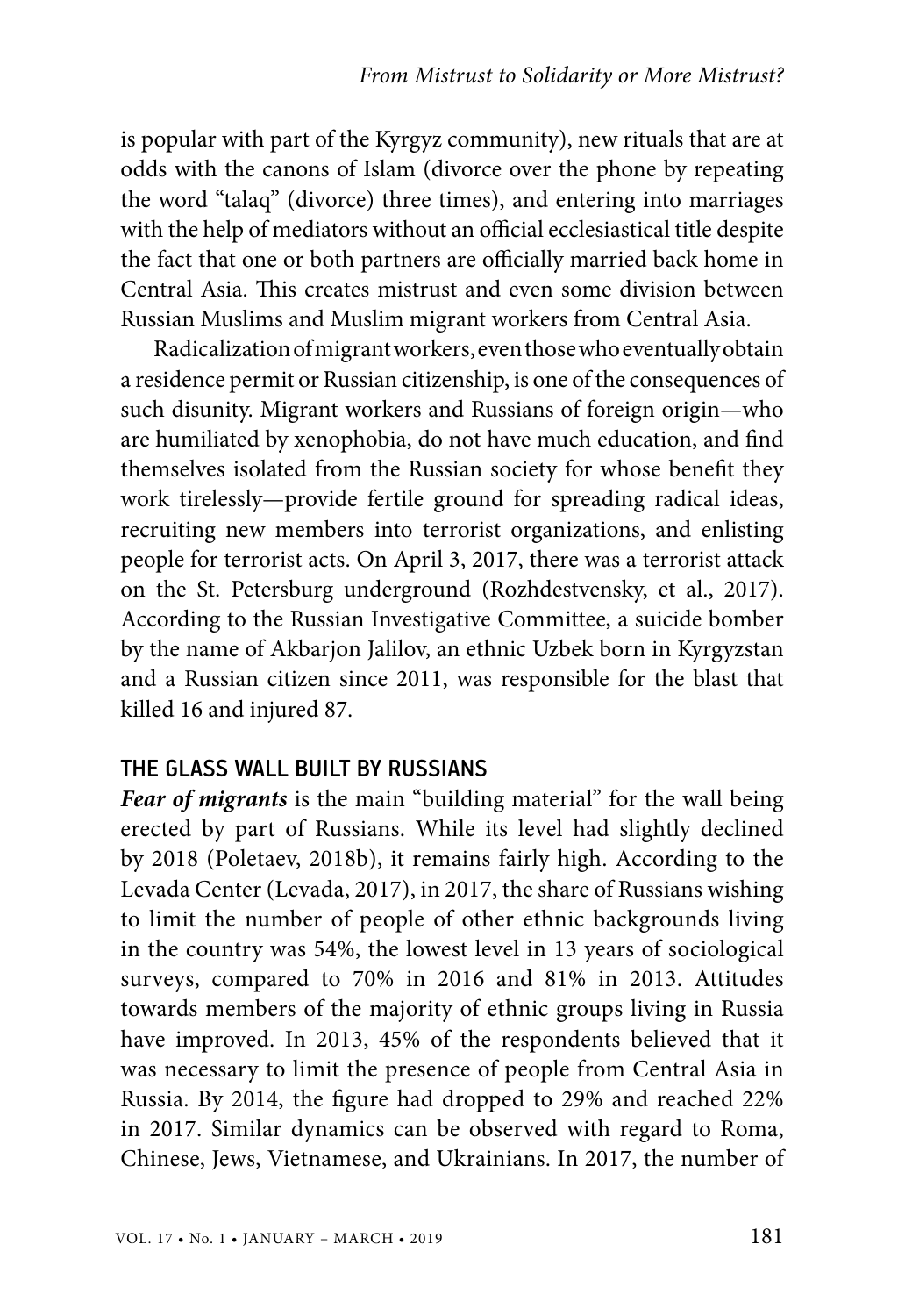the Russians opposing restrictions on the number of residents of any non-Russian ethnic background in the country increased to 28%, compared to 11% in 2013 and 20% in 2016.

Despite the slightly improved attitudes towards migrants, a majority of Russians (58%) in 2017 (Levada, 2017) believed that their entry into the country should be limited, a 10% decline from 2016. The attitude of Russians to migrants already living in the same cities was mostly neutral in 2017, with 60% of respondents saying they had no negative feelings about it. At the same time, 8% of respondents said they felt respect and sympathy for migrants, 28% expressed annoyance and hostility, and 2%, fear (Levada, 2017). And yet, the level of xenophobia had started to rise again by the middle of 2018 (Levada, 2018).

The author's studies (Poletaev, 2014a) also show that Russians are considered fairly open to migrants, and this is according to migrant workers from Central Asia themselves (see Fig. 3).





Source: Poletaev, 2014a

# *Lack of comprehensive and specially funded adaptation and integration programs for including migrants in the social and cultural life of Russian society and providing general assistance to them in*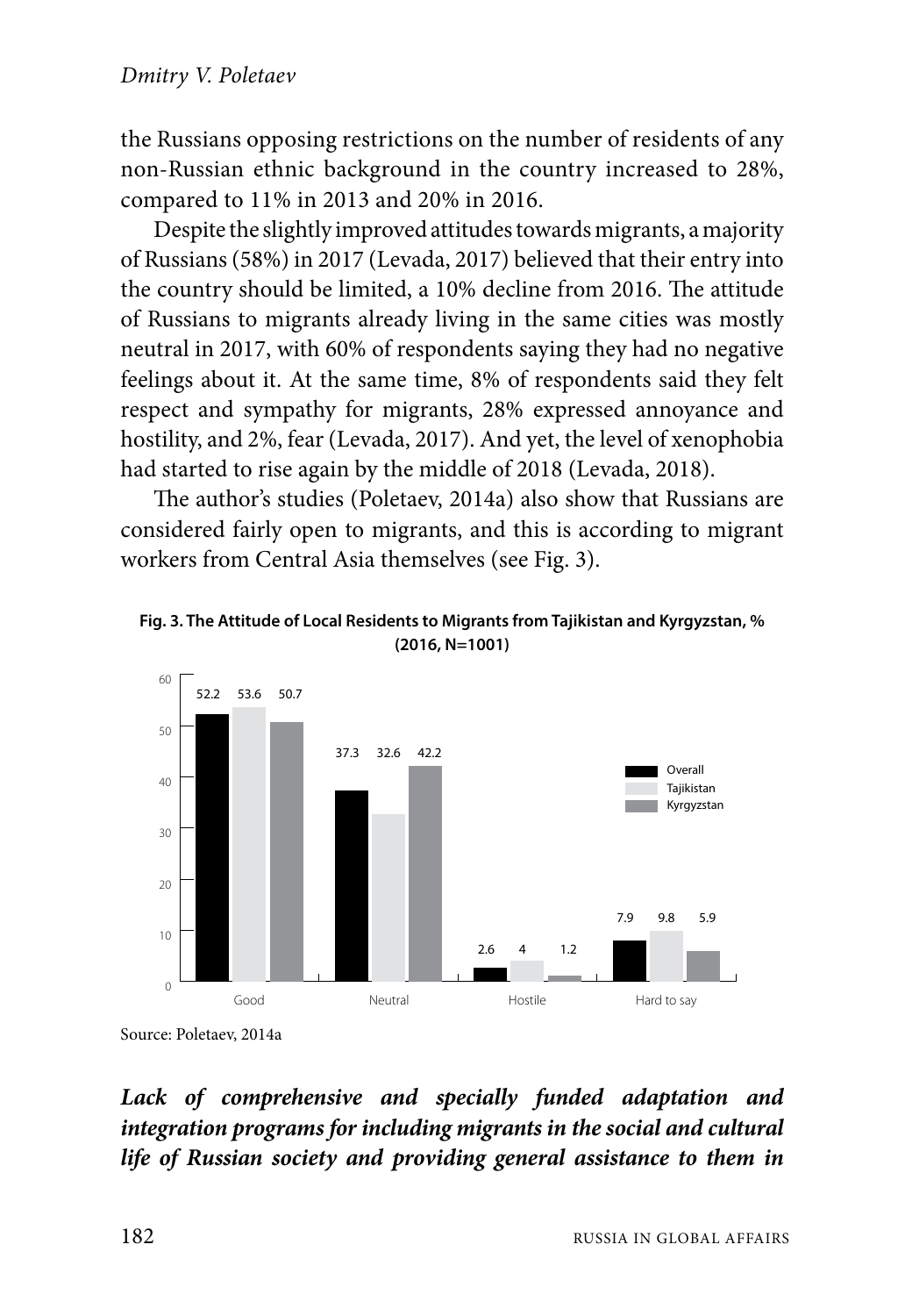*Russia* also contributes to building barriers between the local Russian population and migrants. In Russia, there are only isolated elements of an incomplete system to promote integration, such as free education for children of migrants at Russian schools, free emergency medical care, and free maternity hospital services for migrant women (Poletaev, 2011; Poletaev, et al., 2018). These elements are not interconnected and are not part of the country's migration policy. Moreover, they are not specifically aimed at reducing disunity between migrants and Russians.

Back when the Federal Migration Service of Russia was still in existence and to this day, the practice has been primarily *to engage diaspora associations as the sole representatives of migrant communities in public dialogue and cooperation with the authorities of all levels.* On the one hand, this decision excludes Russian NGOs that provide direct assistance to migrants of various categories from full-fledged cooperation with the authorities, but, on the other hand, it engages ethnic and cultural associations (diasporas) in the migrant adaptation and integration process, even though originally they were created not for migrants' adaptation and integration, but for the preservation of ethnic culture, traditions, and native language (Poletaev, 2016b). Roundtables with the participation of ethnic and cultural associations held by government officials and the involvement of such associations in the work of regional public chambers and the Civic Chamber of the Russian Federation is important and necessary, but only minimally effective in integrating migrants. Some diaspora associations monetize their interaction with the local authorities, providing migrants with fee-based legalization services. This state of affairs serves only to perpetuate the isolation of migrants in Russian society and complicates their basic adaptation and further integration.

# THE ROLE OF non-state migration policy actors IN FORGING SOLIDARITY WITH MIGRANTS IN RUSSIA

#### Non-profit organizations

In the EU and the United States, as well as Southeast Asia, host countries have a large number of NGOs (Bolshova, 2012; Korobkov, 2015) that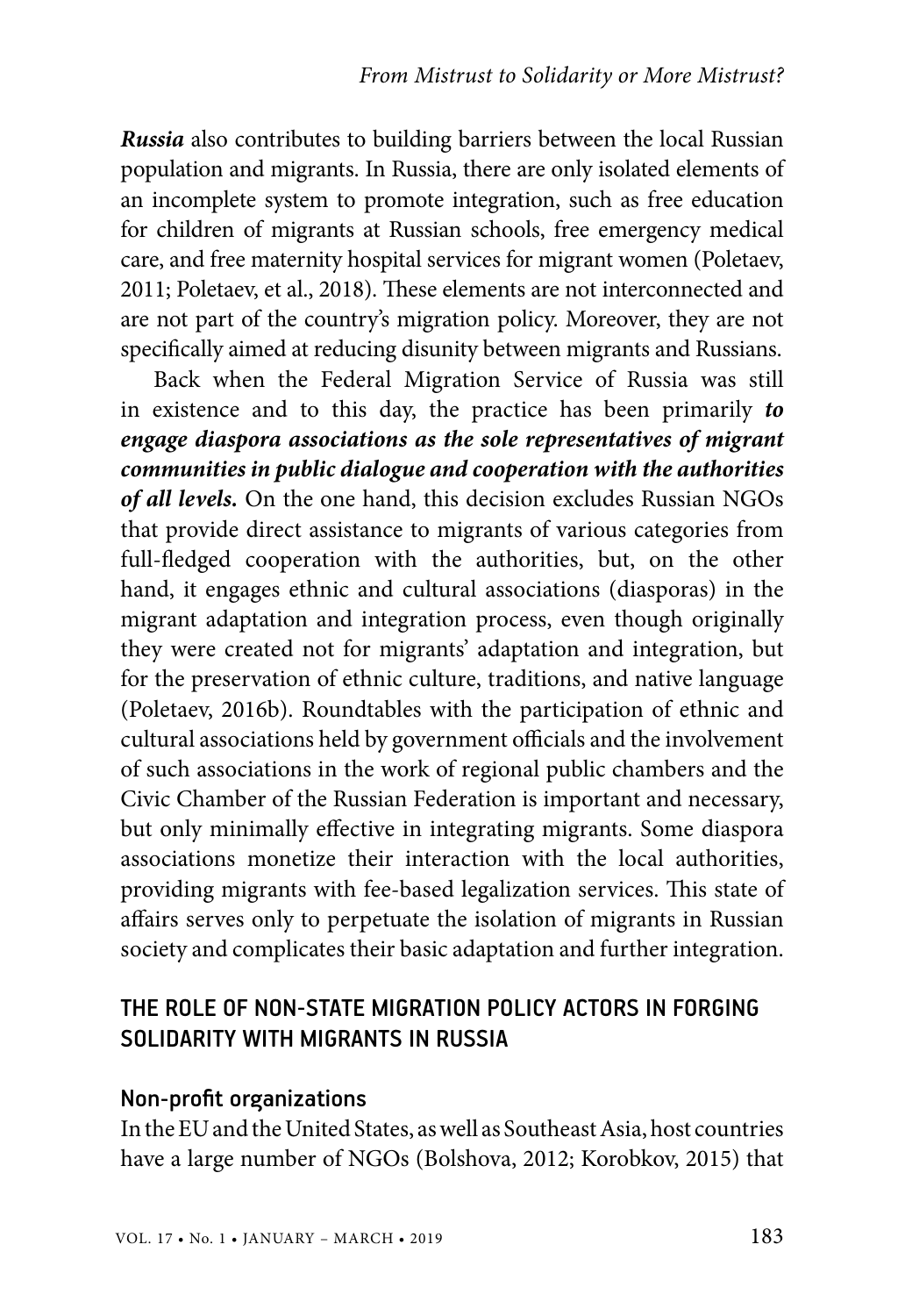provide a variety of services to migrants. What sets them apart from Russian NGOs is that they are an integral part of the migration system of these countries and influence migration policy in their respective states and regions.

The small number of NGOs (RSMD, 2013) that provide the necessary assistance to migrants in Russia for free is due to both weak civil society and the lack of sufficient state funding for NGOs, including think tanks. Temporary projects of international organizations and grants from charitable foundations are too limited and inconsistent to ensure proper functioning and development. In addition, civil society institutions themselves as well as volunteering and social responsibility are not yet fully developed. However, there is a desire to consolidate and unite the efforts of NGOs in the form of creating special NGO networks and public organizations, including the All-Russian Memorial Network Migration and Law, which operates through lawyers (refugee.memo, 2019), and attempts to unite people on a broad civil platform like the initiative of the 21st Century Migration Foundation (Postavnin, et al., 2013) in late 2012.

Non-profit NGOs, such as Civic Assistance, Migration and Law, Sisters and the Ural House, to name a few, are more efficient than others at helping migrant workers. Unfortunately, their effective solutions for Russia have not yet been realized because the Russian state has not ordered the creation of services that are so vital to helping migrant workers.

In Russia, there are examples of migrant groups self-organizing as non-governmental organizations both for addressing long-term issues and providing relief for refugees experiencing catastrophic consequences of war. For example, the Forum of Migrant Organizations was created after the collapse of the Soviet Union to address the problems of refugees and internally displaced persons, and one of the many organizations that were part of this network—the Ural House—turned into a public organization that provides high-quality services to migrants at the lowest possible price. It operates according to strict ethical standards that preclude dubious schemes with shady intermediaries and has become a benchmark for the quality of service.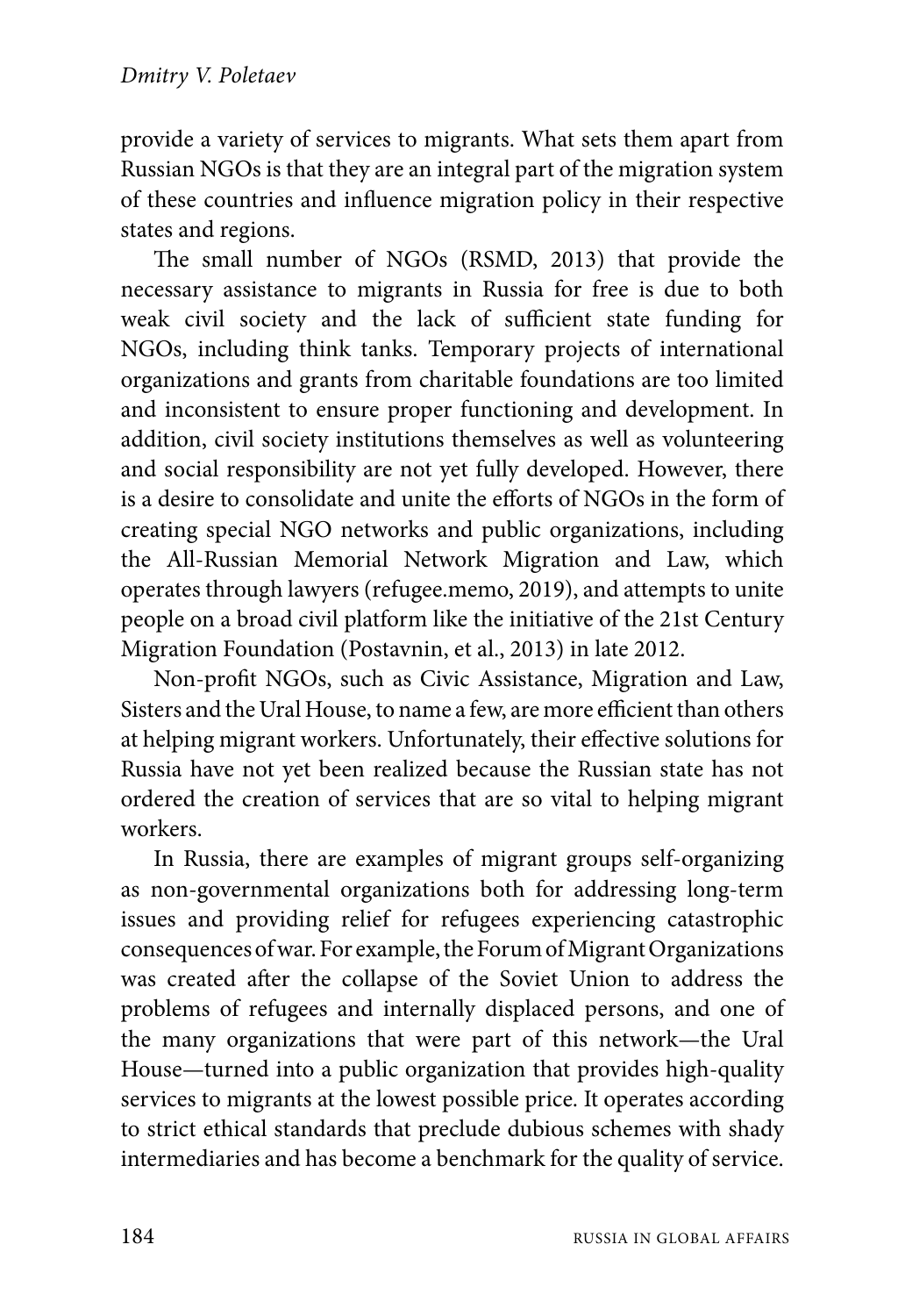The functioning of the Ural House Integrated Support Centre for Migrants makes it possible to simultaneously provide information, legal advice, accommodation, legalization services, and job placement for migrants; maintain feedback with migrants and employers; and create a database of potential migrants from the CIS countries and vacancies in the Sverdlovsk Region.

Russia has several large interethnic entities, such as the Federation of Migrants of Russia (FMR, 2019), the Assembly of the Peoples of Russia (Assambleya, 2019), and the Union of Diasporas of Russia, but their activities do not involve the provision of comprehensive direct assistance to migrant workers. Importantly, the migrant organizations that are now helping migrant workers (once united under the auspices of the Forum of Migrant Organizations, such as the Ural House, etc.) initially helped people of different ethnic backgrounds and mixed families leaving for Russia and did not divide migrants along ethnic lines. Disadvantaged migrants have always been for them more than just clients, but also supporters and allies. Precisely this strategy led to the current success of the civil society organizations in Russia when they have to fight for survival. People who found themselves in a new environment and a different country united to address common challenges, realizing what was proclaimed as a goal back in the Soviet Union: a multicultural society in which ethnic background is not important.

#### Diaspora organizations

Migrant diasporas in all Russian regions are unofficial and unstructured assistance organizations. There are quite a few of such diaspora organizations registered in various legal forms (mdn.ru, 2019), such as public organizations, ethnic and cultural associations and foundations. However, intermediary and commercial activities account for much of their work. High trust levels shown by migrants with regard to those who speak their native language have in some cases led to legalization schemes through unofficial channels with intermediaries using corrupt connections, relegating legalization services to the shadow economy. Russian intermediary commercial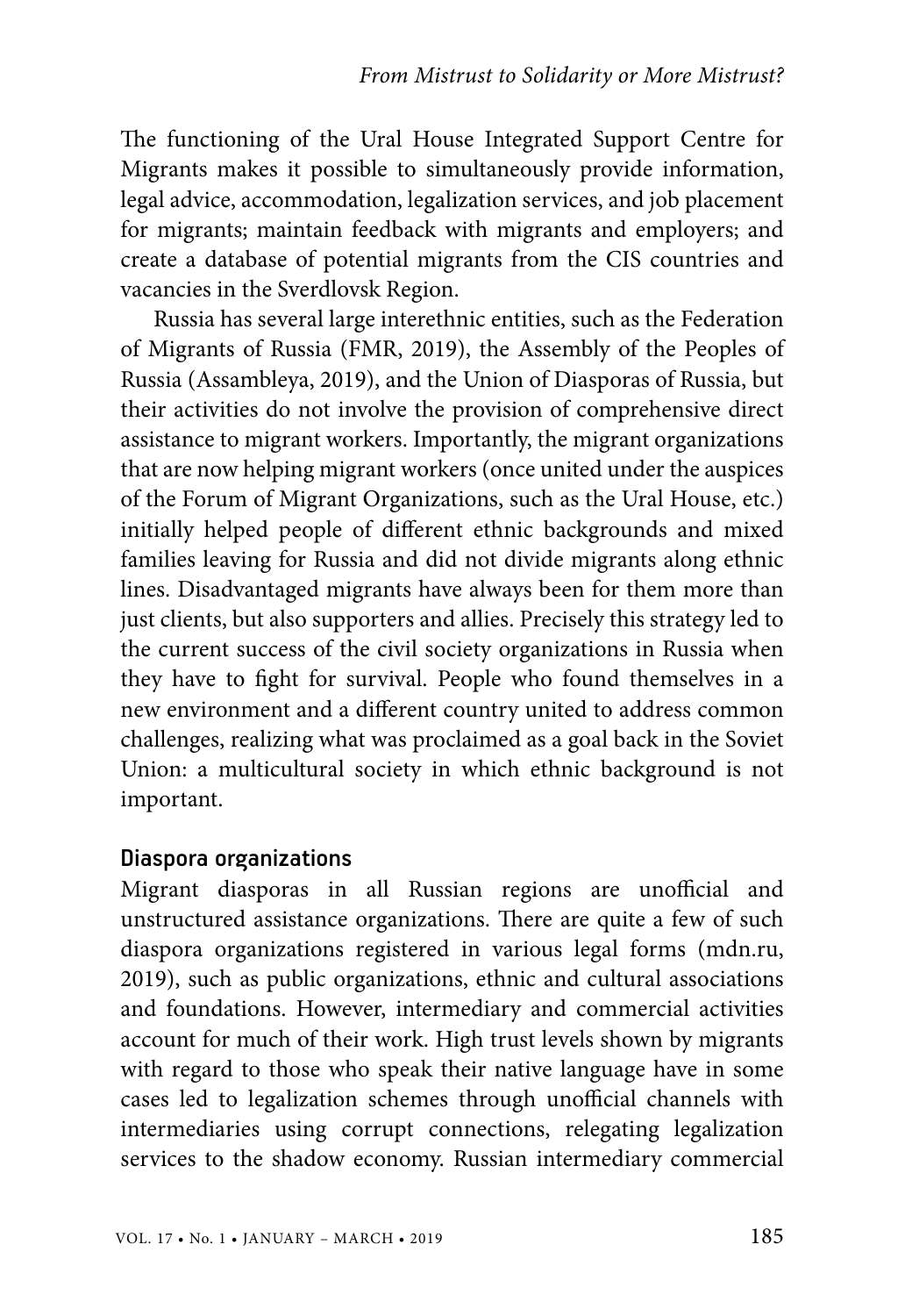organizations and NGOs find it difficult to gain the trust of migrants, but diaspora organizations have no problem with that. They speak the same language, so turning a prospective client into an actual client is simple enough for them (Poletaev, 2016b). When such diaspora organizations deal with social problems of migrants and defend their rights, they succeed by protecting migrant workers from being cheated by unscrupulous employers, helping them escape slave labor or return home, etc. Unfortunately, a significant portion of them work on the market of intermediary services, and even if they call themselves a non-profit organization, they, in fact, are making money by helping migrants. Many diaspora representatives are interested in promoting commercial assistance among migrants, and such fee-based assistance is provided most often through commercial companies that are created to cater to such diasporas.

The diaspora organizations that are trying to provide free social services to migrants remain operational as long as they have funding, such as grants. As soon as they run out of funding, their work tapers off and other organizations, trying to fill the niche of the main representative of a particular diaspora in the region, quickly push aside the former protagonist. In their rivalry for leadership and clients within the diaspora, those who establish the best contacts with the consulate of the country of origin and the Russian authorities usually have the upper hand, which hampers consolidation of a diaspora.

Precisely because the diasporas operate through businesses engaged in fee-based intermediary activities that have their own financial interests, the attempts to unite diaspora organizations have so far been unsuccessful. It is also important to take into account the fact that diasporas are separated regionally, which is not good for unification either.

Activities such as providing free employment services, document issuance, talking with government officials, and defending the rights of migrants on a case-by-case basis are carried out haphazardly within diasporas. Not all diaspora organizations use lawyers in their work. As a rule, the leaders have to do the bulk of the work themselves, such as maintaining dialogue with the authorities and speaking at conferences.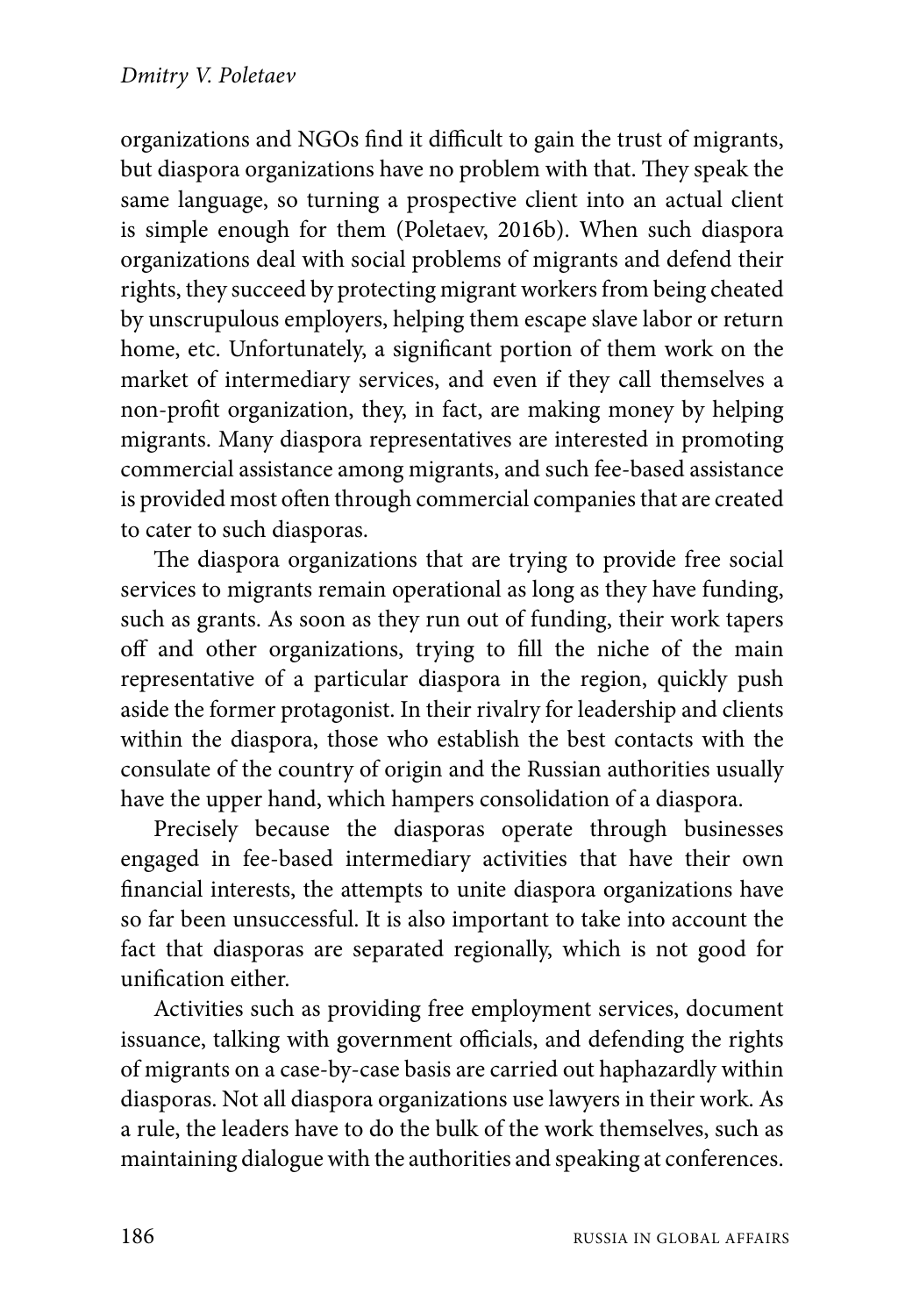This prevents diaspora organizations from conducting any human rights activities to help migrant workers within the system.

The "old diaspora" organizations have been working in Russia for a long time now and quite intensively. These include the Armenian diaspora which runs Sunday schools and television broadcasts, and the Azerbaijani diaspora which has its own media. These diasporas are headed by rich and influential leaders. However, among migrants from Central Asia, only migrants from the Pamir Mountains have come up with a similarly strong organization.

#### International organizations

International organizations, such as the International Organization for Migration, the International Labor Organization, the United Nations High Commissioner for Refugees, Red Cross and Red Crescent, the International Centre for Migration Policy Development, etc., do an enormous amount of work to provide information and legal advice, to initiate public and academic discussions about migrant workers' problems and the help they need, and to share best practices in protecting the rights of migrants in Russia and around the world. International organizations have accomplished much. Their status allows them to influence the processes of forming systemic protection of migrant workers' labor rights and improving law enforcement practices, but they cannot participate in them directly. Thus, their role is important, but limited.

International organizations are most effective as coordinators of migration policy, consultants supporting NGO networks, and producers of analytical documents on important matters. As coordinators of new initiatives and best practices, they are effective in building a systemic approach to assisting migrant workers.

They can also spearhead initiatives to promote solutions to the most challenging problems, such as human trafficking (organizing shelters) and slave labor. In addition, by disseminating the best practices already developed by human rights organizations, NGOs, and commercial organizations, international organizations can help develop interaction models and spread them across Russia and the world.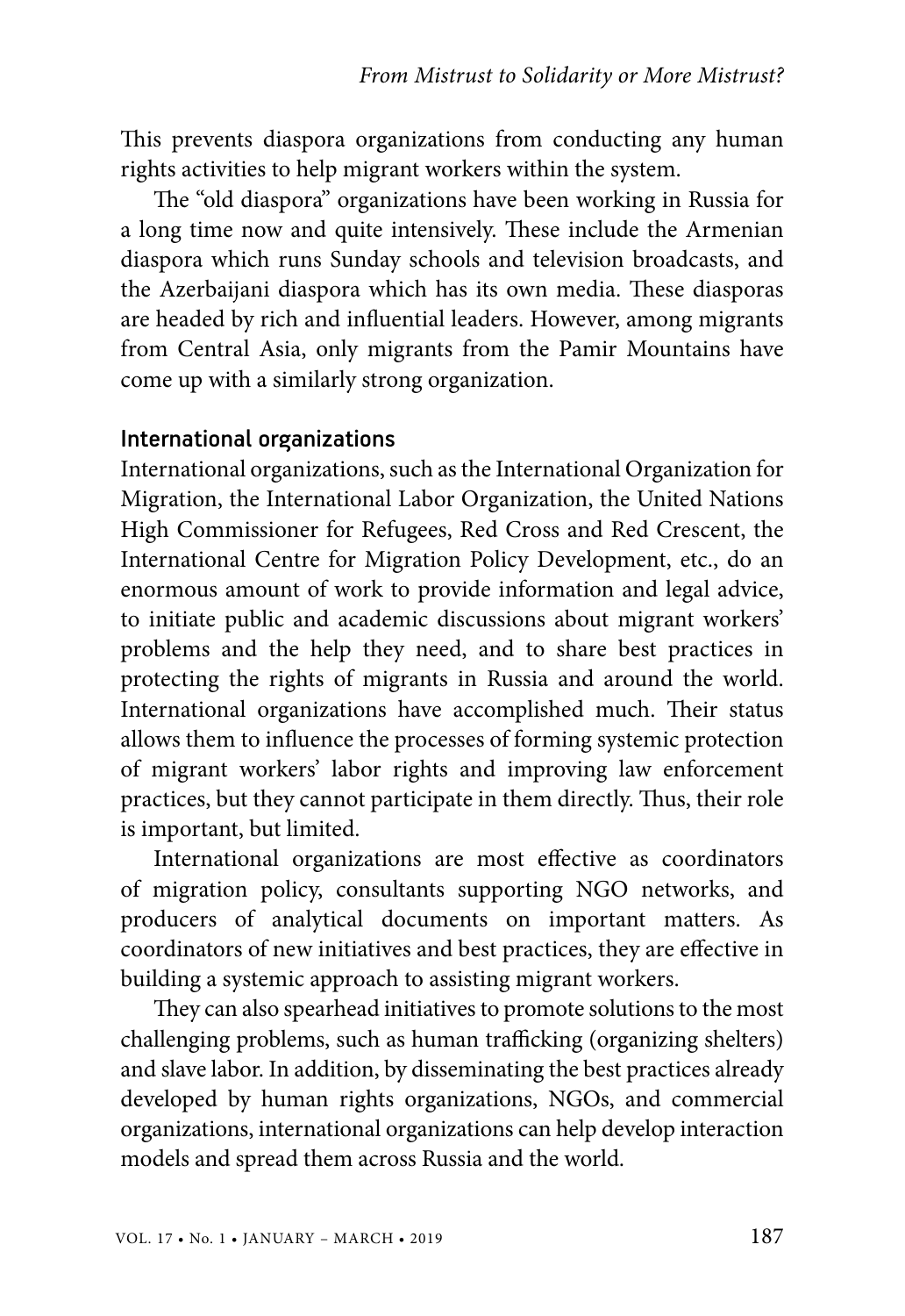## Migrants' trade unions

Labor migration is seen not only as a globalization trend, but even as an alternative to the class struggle (Milanović, 2011); therefore, the question of the most effective practices that migrant workers can use to protect their labor rights is becoming increasingly important. Studies show that migrants prefer to resolve their problems themselves, so the form of self-organization as trade unions looks most promising and straightforward to them, which is backed up by the existing practice of unions working with foreigners in Russia and around the world. However, trade unions in Russia and the rest of the world play very different roles when it comes to protecting migrant workers' rights.

For example, in Moscow, the Trade Union of Migrant Workers mediates labor disputes between migrants and their employers and provides high-quality services, information, and counselling to migrants. Its activities are not limited to intermediary services as it also publishes the newspaper *Vesti Trudovoi Migratsii* (News of Labor Migration) and informs migrants and their leaders about the latest changes in legislation and other developments. The upside of this union is that it has managed to demonstrate that trade unions can effectively work with migrants in Russia. Unfortunately, this union has so far been unable to encourage migrant workers to form a full-scale association and has only approximately 35,000 members on its roster.

Officials in Moscow, as the capital of Russia, cannot afford to be overly conservative. The situation in regions is more complicated. Local officials are more conservative, and it is therefore very difficult to create an active trade union there, especially a union for migrants. There have been attempts to create unions that are similar to the Migrant Trade Union. However, in the Urals region, for example, they ended unsuccessfully. On the one hand, this was due to the fairly large number of existing intermediary organizations in the region, and, on the other hand, the consolidation of migrants around a trade union was a delicate proposal since each of the diaspora organizations operating in the region pursued its own interests, primarily, financial ones.

There was an attempt to establish a Territorial Trade Union of Employees of Organizations Using Migrant Labor in the Arkhangelsk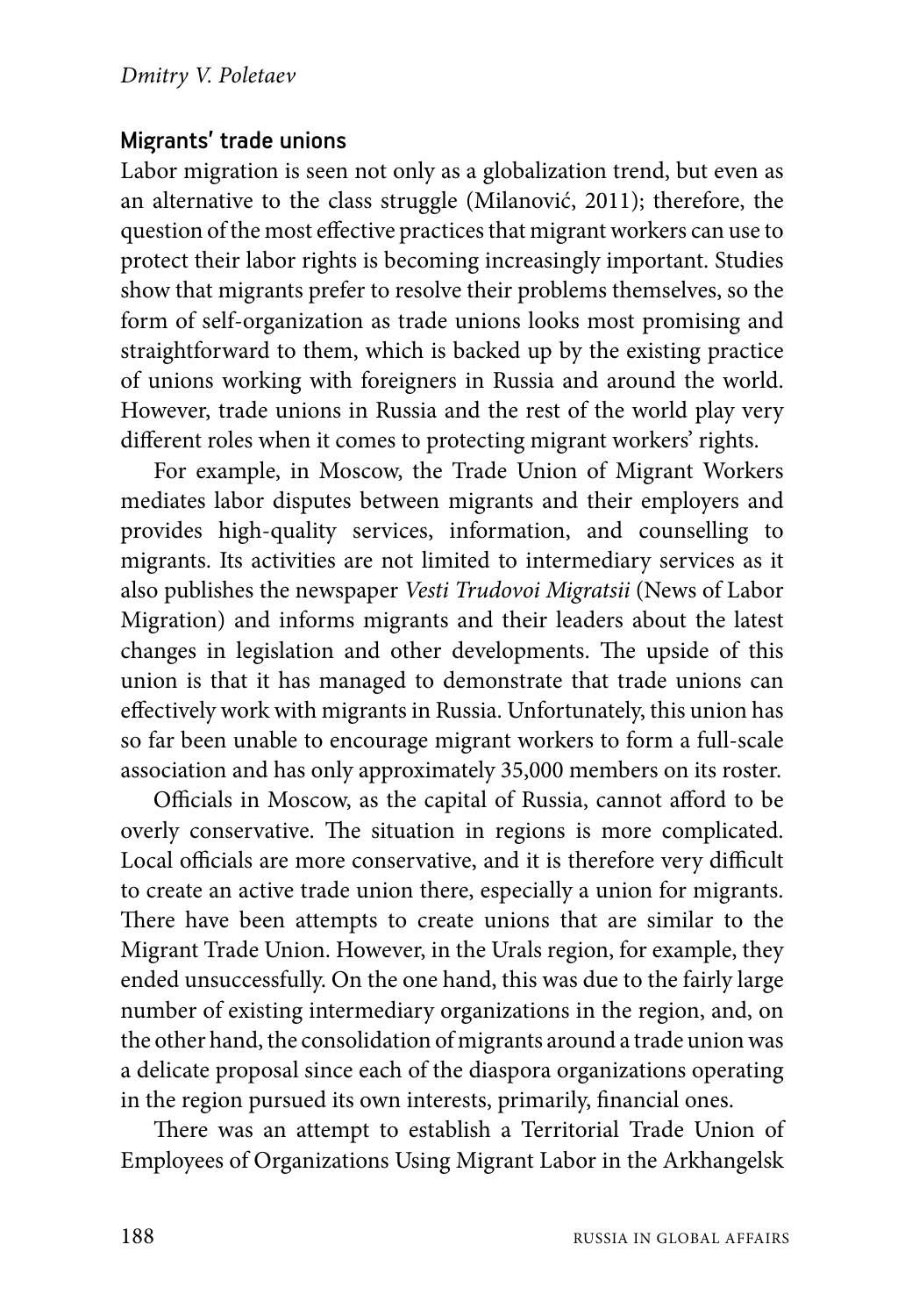Region in 2008. However, according to the Sova Center (Sova, 2011), local authorities opposed the activities of this trade union, and it essentially closed down.

Not all countries have functioning migrants' trade unions. In some states the authorities do not allow such unions or restrict their activities. For example, a labor union of migrants in South Korea experienced strong pressure (iuf, 2007). There is the All-Ukrainian Union of Migrant Workers in Ukraine and Abroad (Migrant, 2019), which works with its members living and working outside the country.

Russian trade unions that have their origin in Soviet unions, as a rule, oppose labor migration and the very idea that Russia needs migrants. Such trade unions can hardly be considered partners when it comes to protecting migrant workers. Migrants never join these unions; such unions do not work with migrants or their employers. Their position as de facto opponents of cooperation with migrants has remained unchanged for quite a long time now.

In other countries, solidarity with migrant workers is based on a more comprehensive and broader foundation. For example, in the United States, the American Federation of Labor and Congress of Industrial Organizations (AFL–CIO) (Aflcio, 2019), has a partnership agreement with the network association of temporary workers—the National Day Laborer Organizing Network. This network operates through job centers throughout the U.S. and works with migrant workers who do not have a full-time job and are often employed without labor contracts. This association is not a trade union in the conventional sense, since it does not engage in collective bargaining. However, temporary workers use it to determine the rules and terms of employment, in particular, the minimum wage below which they cannot go. Most of the temporary workers and the majority of the job center employees are immigrants; therefore, they develop political, legislative, and legal rules that also affect migrants. There is also a partnership with another network job center called Interfaith Justice (Interfaith Justice Coalition, 2019).

The AFL–CIO Executive Committee in Chicago adopted a resolution that allows job centers to join trade unions at the local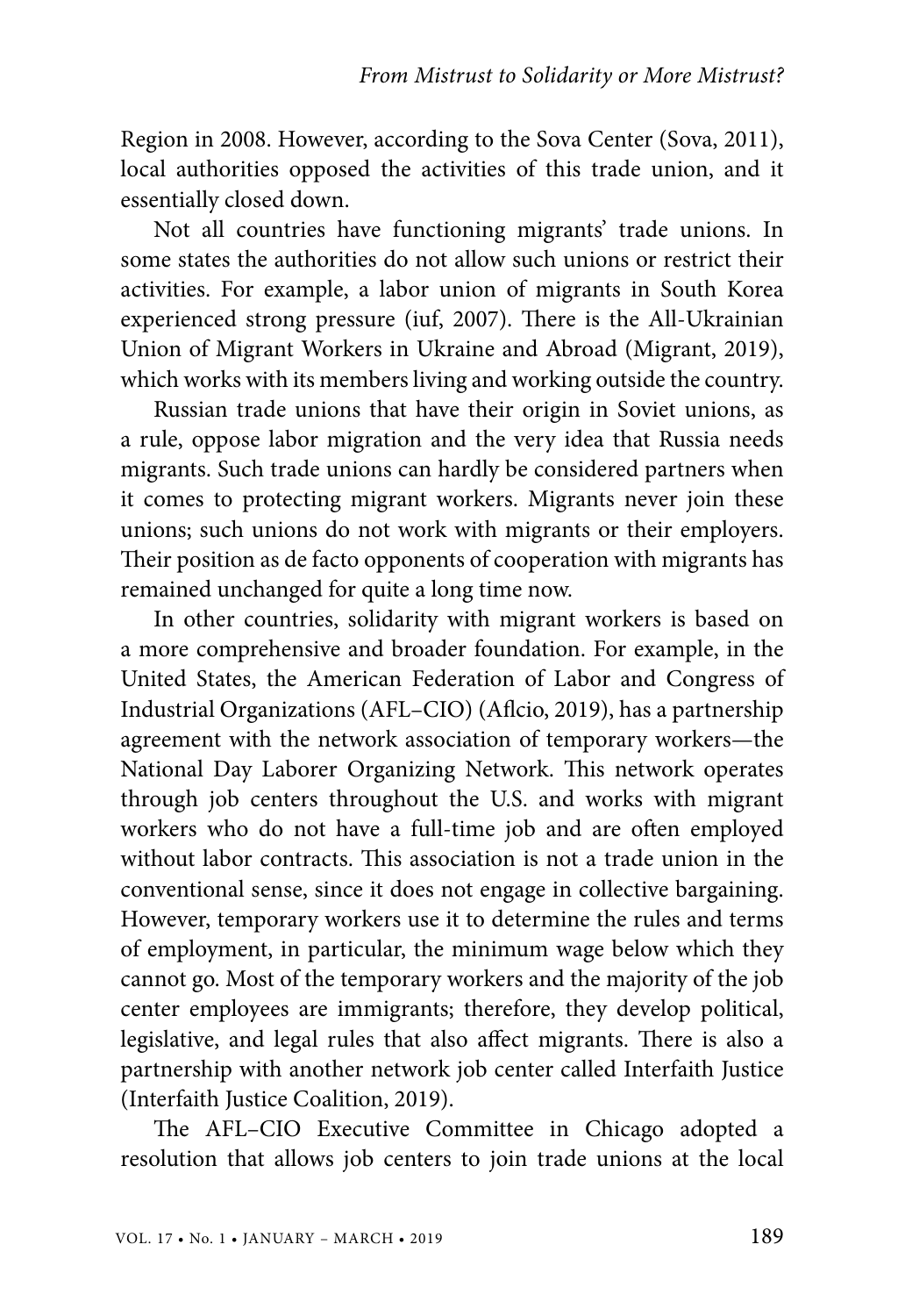and state levels as public partners (Central Labor Councils/State AFL–CIO). There is a practice of preparing migrant workers for life far from home by involving them in union activities even before they leave their own country to migrate (ILO, 2008). For example, Belgian unions promote dialogue with trade unions in the countries of origin by organizing seminars and setting up information centers, while French trade unions have offices in the migrants' home countries in order to provide information on their rights and union membership.

Trade unions in countries of origin are also interested in maintaining contacts with members of their associations who have gone abroad, such as the National Union of Autonomous Trade Unions of Senegal (UNSAS), the Dominican National Labor Confederation (Confederación Nacional de Trabajadores Dominicanos, CNTD), the General Federation of Nepalese Trade Unions (GEFONT) with branches for Nepalese workers who work in India, the Ceylon Workers' Congress of Sri Lanka, the Moroccan Labor Union (Union Marocaine du Travail, UMT), and the General Confederation of the Portuguese Workers (CGTP–IN), which enlists migrants in the union in the countries of origin. Trade union associations in the countries supplying labor force develop policy measures to help migrant workers when they return to their respective home countries.

The Farm Labor Organizing Committee (FLOC) operates in the U.S. and Mexico (FLOC, 2019) ensuring the protection of agricultural workers and their participation in the union. In Mexico, FLOC advocates for the newly acquired rights of workers that farmers bring to the United States.

A global union federation—the Union Network International (UNI)—issued a UNI passport (UNI Global Union, 2019) to help migrant workers protect their trade union rights and receive assistance when moving from country to country.

Getting new members aboard is an important rationale behind enlisting migrant workers in unions. Labor market reforms in developed countries have led to a reduction in the number of trade unions, an increase in union members' average age, and a decrease in the number of trade unions in highly active industries. Given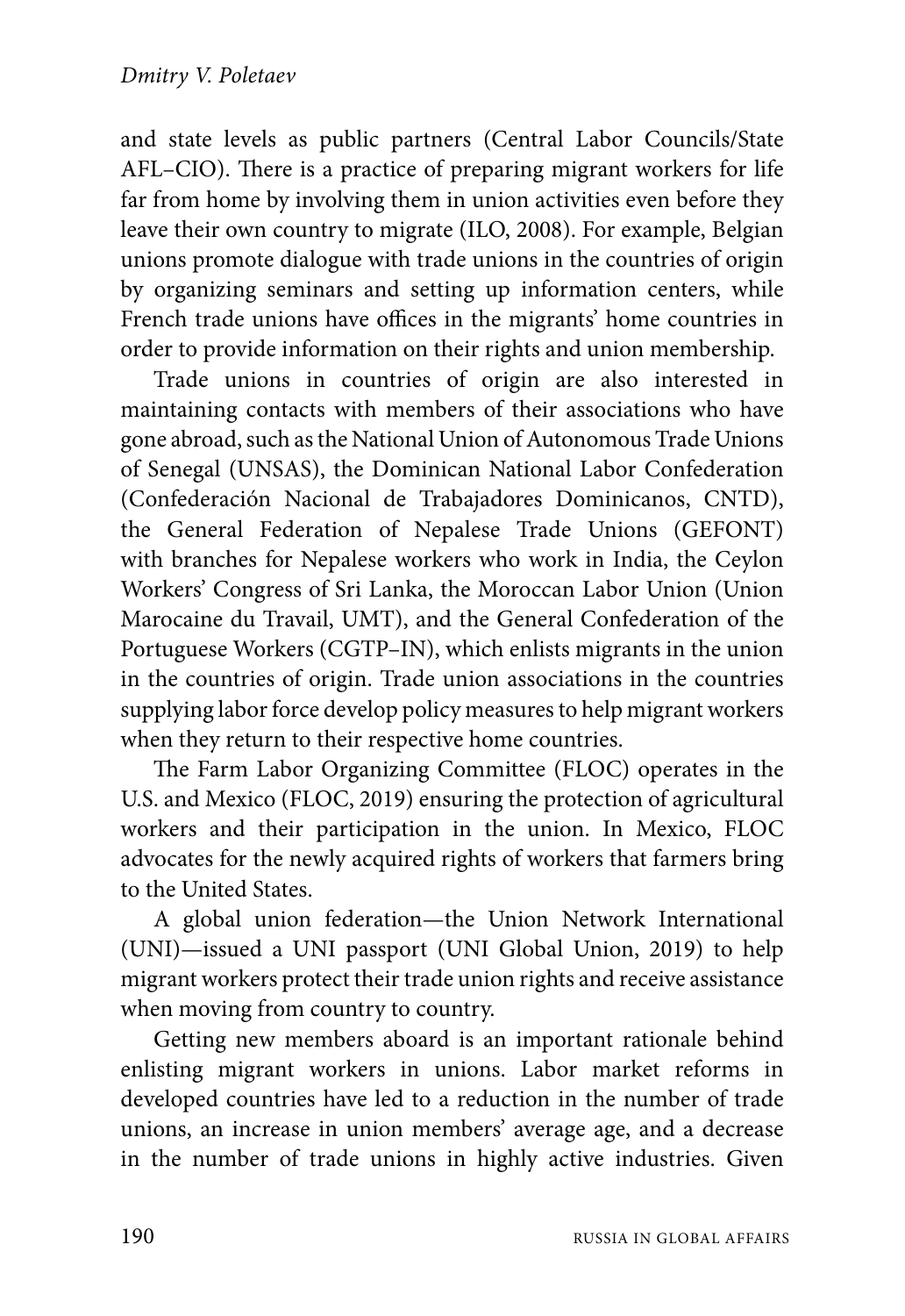these circumstances, the search for new members in areas outside the scope of trade unions, including areas where migrant workers are employed, becomes important for strengthening the labor movement. For instance, in Switzerland, foreign-born workers already make up more than half of the Industry and Construction Trade Union (GBI) members. Meanwhile, Portuguese migrants join unions in the UK. Many new members who have joined the AFL–CIO after an extended period of shrinking union membership in the United States are migrant workers from Latin America and the Caribbean.

German trade unions cooperate with Polish unions in the construction industry and agriculture. They have offices in Warsaw where members can get information about employment terms and conditions and labor rights in Germany. Potential migrants in Poland are invited to join the union before leaving the country. The unions support bilateral and trilateral agreements between the migrants' countries of origin and destination countries which recognize the validity of joint union membership in both countries so that German unions can help migrant workers without them having to join their trade union.

In September 2004, the German Trade Union for Building, Forestry, Agriculture and the Environment (IG BAU) created the European Migrant Workers Union, which defends the interests of seasonal workers, especially migrant workers in the construction industry and agriculture (EMWU, 2019). The union provides legal assistance, advice, and support in the event of illness or accident, ensures the receipt of the agreed amount of compensation, and helps improve housing conditions. In the U.S., a number of Boston-based unions have developed the Immigration Rights Advocacy, Training and Education Project (RATE) with an eye towards uniting migrant workers, providing information and legal assistance and helping in creating workers' committees, as well as further training of trade union activists.

Even domestic servants, who are isolated from the host society and are subject to exploitation like no other workforce, such as the South African Domestic Service Allied Workers Union, are making efforts to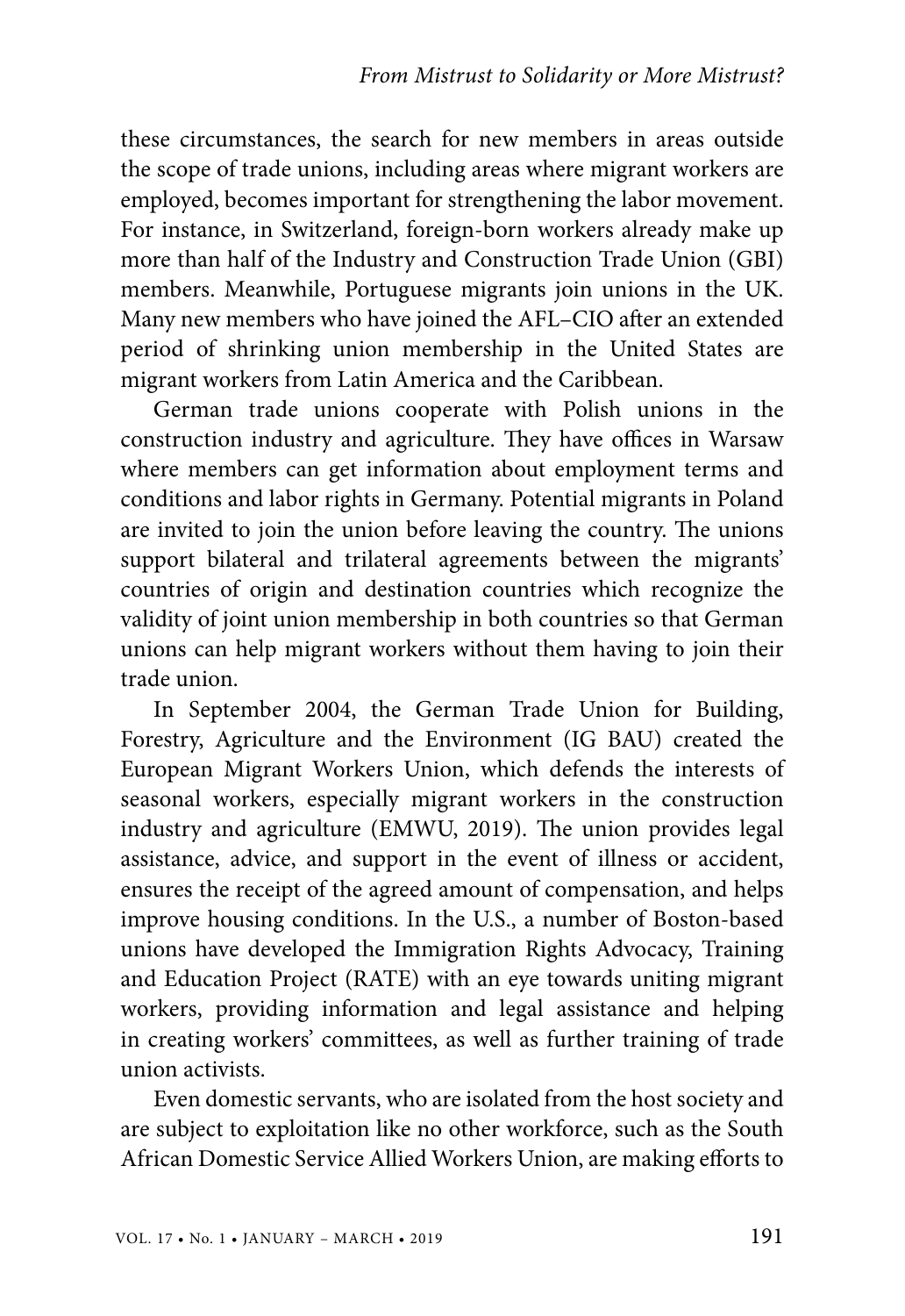unite. Unionizing domestic servants requires innovative strategies and approaches, as well as providing them with a wide range of services, such as help in overcoming low self-esteem and developing worker consciousness (SADSAWU, 2019).

Unfortunately, the above-mentioned practices of working with foreigners on the basis of trade unions still have very limited prospects for being implemented in Russia, which is due to the conservative stance of Russian trade unions and legal restrictions. However, efforts to protect migrant workers' labor rights are already underway as part of the EEU practices and have the potential to turn the situation around fairly quickly.

\* \* \*

Summing up, the conclusions are as follows:

- 1. In major host countries, except Russia, despite the increasing popularity of right-wing parties in recent years and stricter migration policies, non-state actors supporting migrants (NGOs, trade unions, including migrant trade unions, international organizations, and associations dealing with migration policies and supporting migrants, to name a few) are strong enough to maintain the high levels of solidarity exhibited by host societies towards migrants.
- 2. In Russia, civil society had shrunk by 2019 and its actors operating in the field of migration are few and have limited resources. Migrants in Russia, as corroborated by studies, have minimal chances of getting support since integration and adaptation efforts on behalf of the state have been reduced to a minimum and the situation is unlikely to change any time soon. On the other hand, the state migration policy is being readjusted to stimulate the influx of migrants to Russia, which can provide the basis for creating, through state-run mass media, a more positive information background for solidarity with migrants.
- 3. The level of solidarity with migrants is fairly low in Russia today. However, civil society institutions have, since 1991,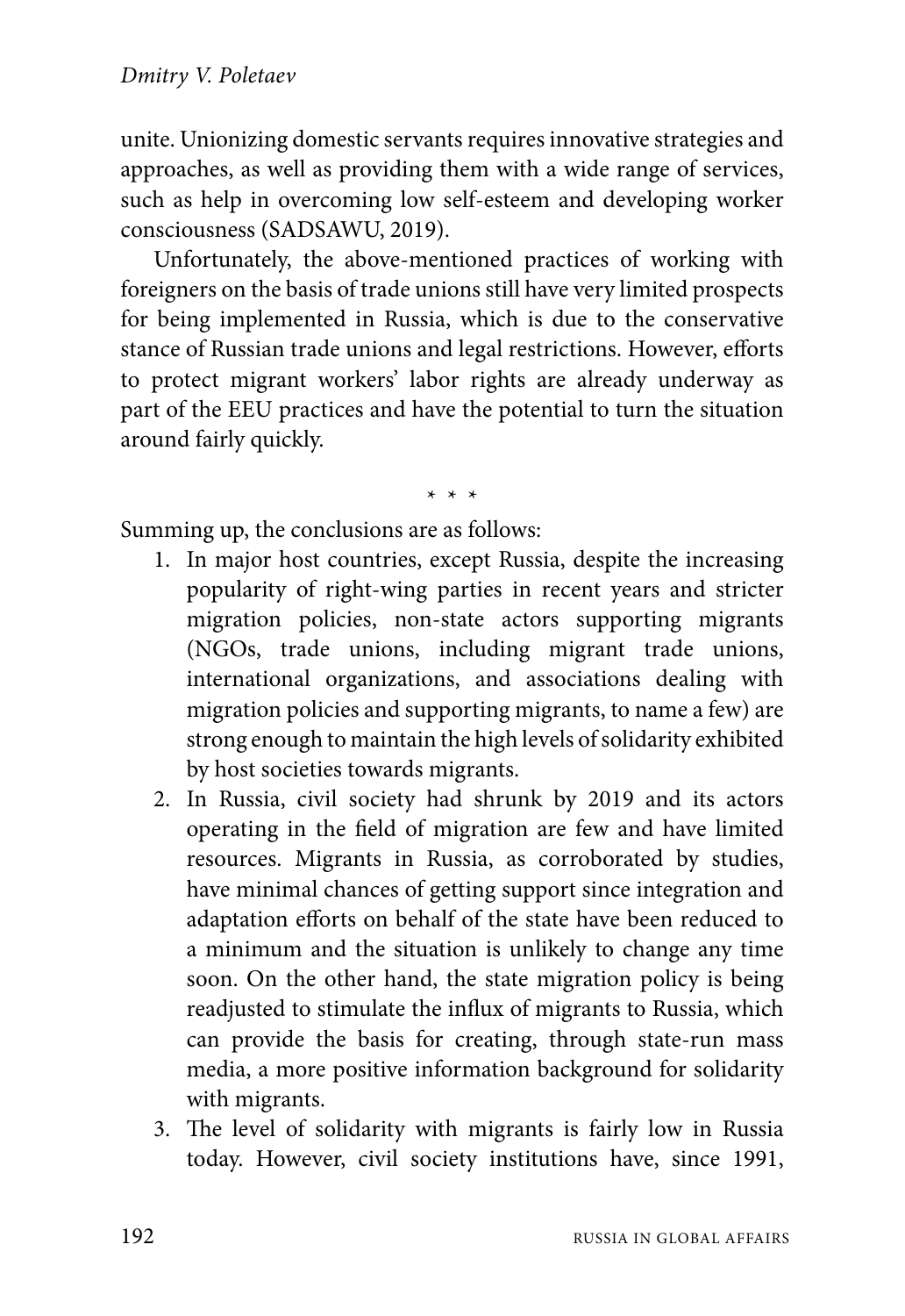gained enough experience and developed practices to be able to effectively support migrants in Russia. As such, when migration policy is updated and its humanitarian component is improved, Russia will be well-positioned to enhance solidarity with migrants within its society.

Possibilities for forging solidarity with migrants in major host countries are changing. For example, the idea of open borders in the EU and the EEU are becoming increasingly multidirectional. EU countries, while preserving visa-free travel regime, discuss more and more often possible individual regulation and migration restrictions by member states within a common migration system (Poletaev, 2019). EEU countries, despite all the limitations and complications of building a common labor market, are contemplating further integration of their migration policies. In 2019 they have completed the discussion of measures to coordinate their pension systems for serving the needs of internal labor migrants in the EEU (Pertrov, 2019). In the current situation, one can say that the Eurasian migration system is growing stronger and has good prospects for further development as possibilities for rechanneling labor migration flows from EEU countries to EU host countries are dwindling.

The rise of right-wing politicians advocating migration restrictions in the EU and the U.S., on the one hand, and the modernization of migration policy in Russia, on the other hand (Ukaz, 2018; Solovyov and Samokhina, 2018), are changing the discourse on solidarity with migrants, making it more multifaceted but also controversial due to the growing role of non-state migration policy actors, the rising popularity of conservative views on migration in the EU and the United States, and an all-times low stability threshold for conservative views on migration in Russia.

It would be interesting to study further the evolution of migration restrictions which often defy human rights postulates enshrined in the legislation of host countries. Exploring the limits of progressing pragmatism (or populism?) amid emerging integration associations of both countries that supply and receive migrants, including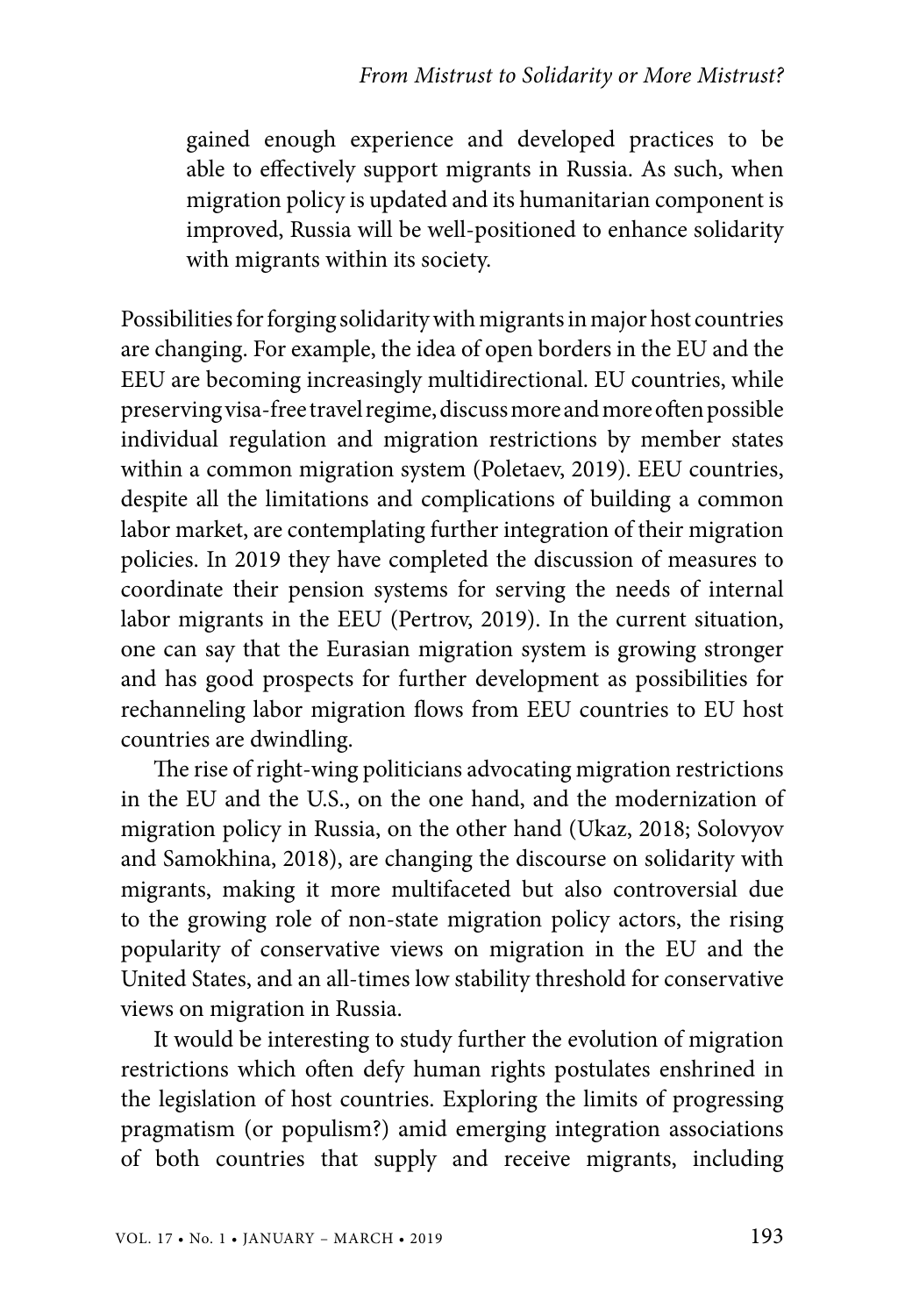coordination of migration policy, is likely to become an area which will arouse big interest among migration policy researchers.

Another promising area of research is the role of NGOs and other non-state organizations (such as trade unions and international organizations) in the future processes of forging solidarity with migrants in host countries, since the influence and viability of such actors depend, among other things, on state funding, but the approach of host countries and their citizens towards migration regulation is changing.

# References

Aflcio, 2019. [online] Available at: http://www. aflcio.org / [Accessed 17 February 2019].

Assambleya, 2019. *Assembly of the Peoples of Russia.* Available from: http:// ассамблеянародов.рф/ [Accessed 17 February 2019].

Baruah, N. and Cholewinski, R., 2006. *Handbook on establishing effective labour migration policies in countries of origin and destination.* Vienna: OSCE. р. 37.

BBC, 2015. The four key points from David Cameron's EU letter. *BBC news,* 10 November [online]. https://www.bbc.com/news/uk-politics-34779250 [Accessed 17 February 2019].

Bershidsky, L., 2017. One million refugees came. Here's what happened next. *Bloomberg,* 18 September [online]. https://www.bloomberg.com/opinion/ articles/2017-09-18/one-million-refugees-came-here-s-what-happened-next

Bolshova, N., 2012. Nemetskie nekommercheskie organizatsii na pomoshch migrantam [German non-profit organizations to help migrants]. *Russian International Affairs Council,* 11 April [online]. http://russiancouncil.ru/ analytics-and-comments/analytics/nemetskie-nekommercheskie-organizatsiinapomoshch-migrantam/

Bukhari-zade, N., 2015. Starye i novye musul'mane Moskvy: ostorozhnye otnosheniia [The old and the new Muslims of Moscow: cautious relations]. *Fergana News,* 26 January [online]. http://www.fergananews.com/articles/8383 [Accessed 17 February 2019].

Demintseva, E. and Peshkova, V., 2014. Migranty iz Srednei Azii v Moskve [Migrants from Central Asia in Moscow]. *Demoscope Weekly,* No. 597-598.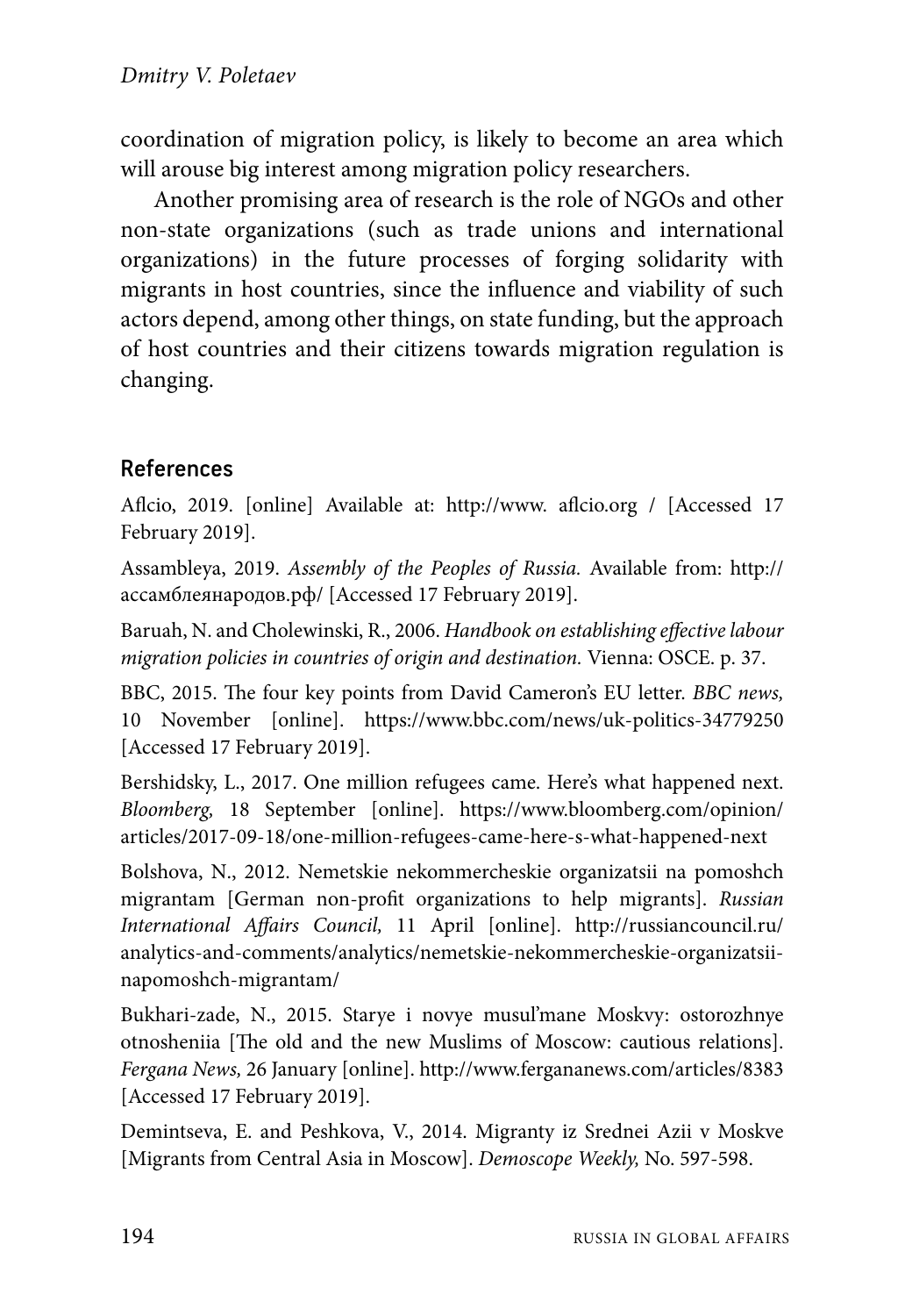Dudina, G. and Pushkarskaya E., 2018. Tsentrobezhnye tendentsii. Lideram evropeiskikh stran ne udayotsa dogovorit'sia o tom, chto delat' s migrantami [Centrifugal trends. European leaders fail to agree on migrant policies]. *Kommersant,* 25 June [online]. https://www.kommersant.ru/doc/3668062 [Accessed 17 February 2019].

Dunaev, A., 2018. Liga u vlasti. Zhdet li Italiyu Katalonskiī stsenariī? [The League has come to power: Is Italy up for the Catalonian scenario?]. *Carnegie*, 8 June [online]. https://carnegie.ru/commentary/76554

EMWU, 2019. *European Migrant Workers Union* [online]. http://www.emwu. org/ [Accessed 17 February 2019].

FLOC, 2019. *Farm Labor Organizing Committee.* Available at: http://www.floc. com [Accessed 17 February 2019].

FMR, 2019. *Federatsia Migrantov Rossii* [Federation of Migrants of Russia]. Available at: http://www.fmr-online.ru [Accessed 17 February 2019].

http://russiancouncil.ru/analytics-and-comments/analytics/nemetskienekommercheskie-organizatsii-na-pomoshch-migrantam/ [Accessed 17 February 2019].

ILO, 2008. In search of decent work. Migrant workers' rights: a manual for trade unionists. *International Labour Office.* Geneva: ILO.

Interfaith Justice Coalition, 2019. *Interfaith Justice Coalition.* Available at: http://www.interfaithjusticesd.org/ [Accessed 17 February 2019].

Iuf, 2007. *Deportatsia liderov Koreiskogo profsoyuza migrantov* [Deportation of the leaders of Korean Migrants' Trade Union] 14 January [online] http:// www.iuf.org/cgi-bin/dbman/db.cgi?db=default&uid=default&ID=4751&vi ew\_records=1&ww=1&ru=1 [Accessed 17 February 2019].

Ivakhnyuk, I., 2008. Evraziiskaya migratsionnaya sistema: teoria i praktika [Eurasian migration system: theory and practice]. Moscow: MAKS Press.

Ivakhnyuk, I., 2018. Ekspertny analiz Kontseptsii migratsionnoi politiki [Expert analysis of the Migration Policy Concept]. *Migrant.ru,* 5 November. http:// migrant.ru/novosti-proekta-sobiranie-naroda-ekspertnyj-analiz-koncepciimigracionnoj-politiki/?fbclid=IwAR0Of6JmmfRn2nA1TdakhRsdbvcqhh6o4 WUplG-w4lZZzZMri\_kGQezS8BY [Accessed 17 February 2019].

Kartsev, D., 2018. Tretya Fol'kspartai. Pochemu "Al'ternativa dlya Germanii" – eto nadolgo' [A third Volkspartei: Why 'Alternative for Germany' is here to stay], *Carnegie*, 17 May [online]. https://carnegie.ru/commentary/76183 [Accessed 17 February 2019].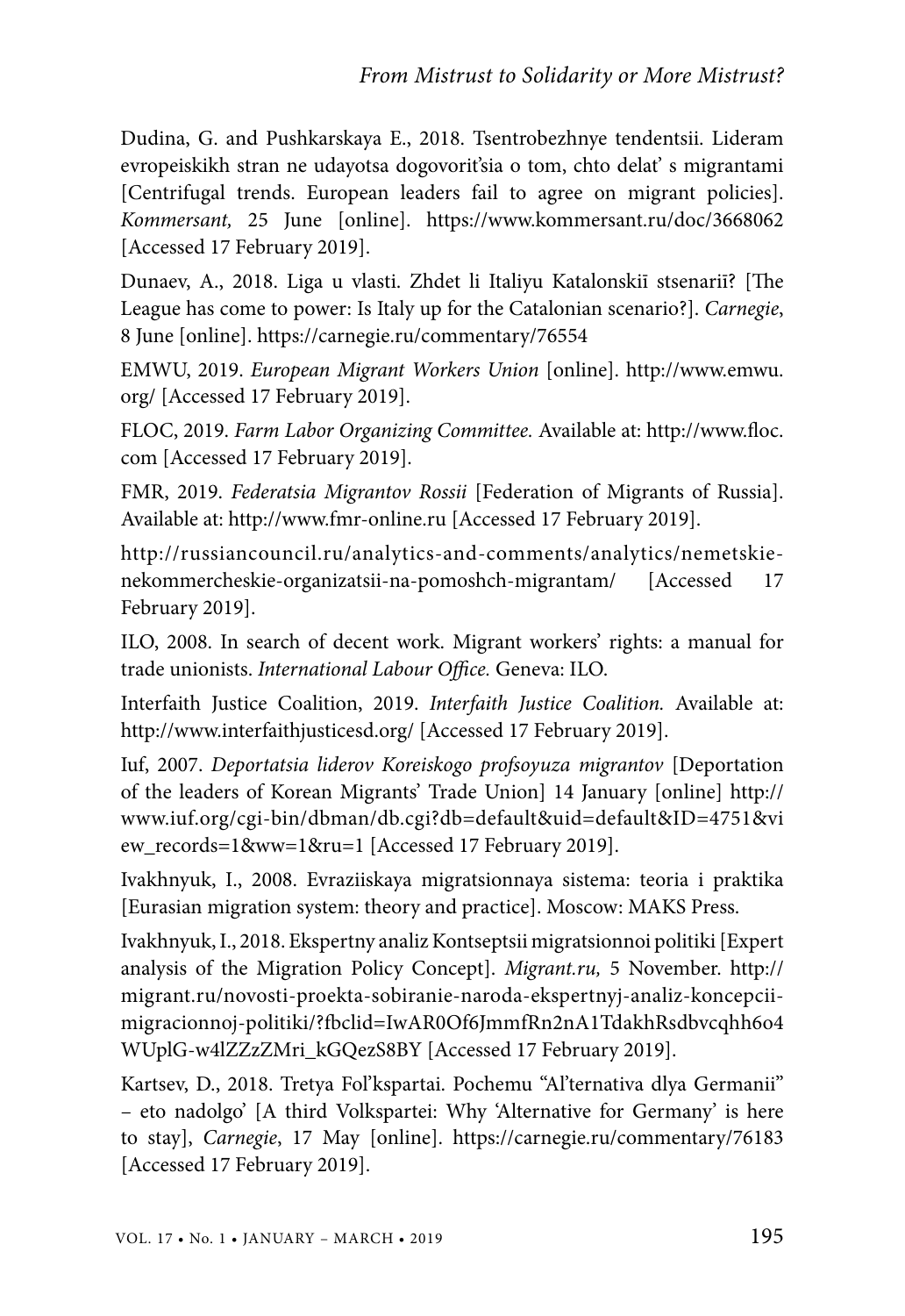Kashnitsky, D. and Demintseva, E., 2018. 'Kyrgyz Clinics' in Moscow: Medical Centers for Central Asian Migrants. *Medical Anthropology: Cross Cultural Studies in Health and Illness,* Vol. 37, No. 5, pp. 401-411.

Klimovich, S., 2017. Right and far-right: What does the new Austrian government mean for Russia and the EU? *Carnegie.ru,* 18 January [online]. https://carnegie.ru/commentary/75124

Korobkov, А., 2015. Sotsial'ny eksklyuziv migrantov v mestnykh soobshchestvakh iz-za ogranichennogo dostupa k sotsial'nym uslugam i blagam [Social exclusion of migrants in local communities as a result of limited access to social services]. *Migration Working Group, U.S.–Russia Social Expertise Exchange.* Available at: http://usrussiasocialexpertise.org/sites/default/files/ Migration%20Study%20-%20RU.pdf [Accessed 17 February 2019].

kremlin.ru, 2012. *Prezident utverdil "Kontseptsiyu gosudarstvennoi migratsionnoi politiki Rossiiskoi Federatsii na period do 2025 goda"* [The President endorsed the Concept of the RF Migrants' State Policy for the period until 2025]. 13 June [online]. http://kremlin.ru/events/president/news/15635

mdn.ru, 2019. *Spravochnik Moskovskogo doma natsional'nostei po natsional'nym obshchestvennym obyedineniyam* [Ethnic Public Associations Handbook of the Moscow House of Nationalities] [online]. http://www.mdn.ru/cntnt/blocksleft/ menu\_left/sotrudnishestvo/noogr.html [Accessed 17 February 2019].

Levada, 2016. Intolerantnost' i ksenofobia [Intolerance and xenophobia]. *Levada-Center press release,* 11 October [online]. Available at: http://www.levada. ru/2016/10/11/intolerantnost-i-ksenofobiya/ [Accessed 17 February 2019].

Levada, 2017. Uroven' ksenofobii v Rossii dostig minimuma' [Xenophobia rates in Russia have hit a new low]. *Levada Center press release,* 23 August [online]. https://www.levada.ru/2017/08/23/uroven-ksenofobii-v-rossii-dostigminimuma/ [Accessed 17 February 2019].

Levada, 2018. V Rossii vyrosli ksenofobnye nastroyenia [Xenophobia sentiments have grown in Russia]. *Levada Center press release,* 27 August [online]. https:// www.levada.ru/2018/08/27/v-rossii-vyrosli-ksenofobnye-nastroeniya/ [Accessed 17 February 2019].

Migrant, 2019. *migrant.org.ua* [online] http://migrant.org.ua/ [Accessed 17 February 2019].

Milanović, B., 2011. *Global inequality.* Washington, D.C.: World Bank. Available at: https://openknowledge.worldbank.org/handle/10986/3583 [Accessed 17 February 2019].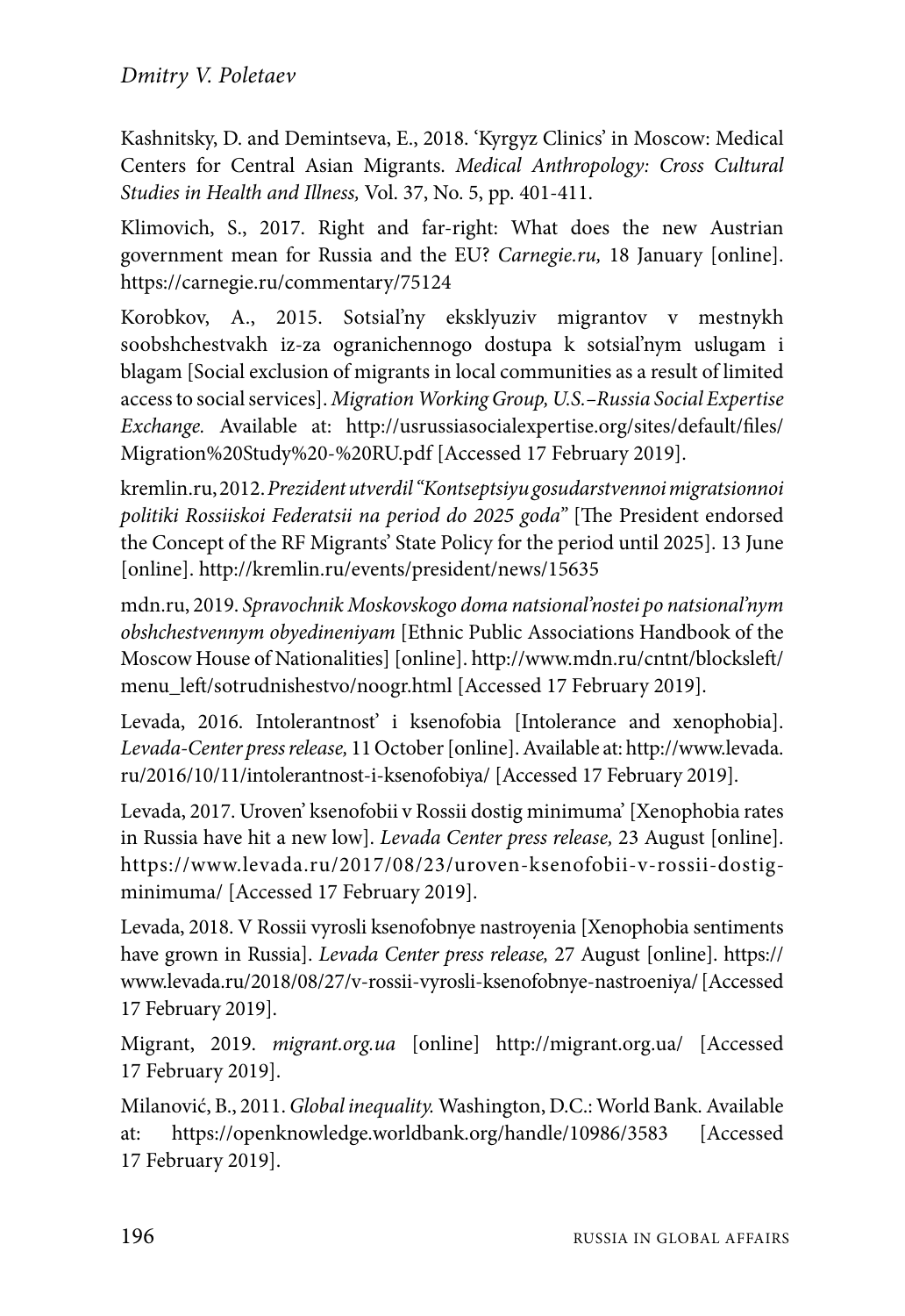Mirzayan, G., 2014. Prem'er iz trushchob [The slumdog primier]. *Expert*, No. 22 (901), 26 May [online]. http://expert.ru/expert/2014/22/premer-iz-truschob/ [Accessed 17 February 2019].

Mukomel, V., 2012, Transformatsiya trudovoi migratsii: sotsial'nye aspekty [Transformation of labor migration: social aspects]. In: Gorshkov, M. (ed.) *Rossiia Reformiruiushchayasia,* No. 11. Moscow: Novy Khronograf, pp. 236-263.

Pécoud, A. and Guchteneire, P., 2007. *Migration without borders.* Paris: UNESCO Pub.

Petrov, А., 2019. Ostalos' podpisat' [All that is left to do is to sign the document]. *Rossiiskaya Gazeta,* No. 25(7783), 6 February [online]. https:// rg.ru/2019/02/06/zavershilos-obsuzhdenie-proekta-soglasheniia-o-pensiiahtrudiashchihsia-eaes.html?fbclid=IwAR0h70BzoMtfulrlYyjrcndEwjFt7Ey4n9S rFxiloB\_dDHW9zflRG-PTx\_Q [Accessed 17 February 2019].

Poletaev, D., 2010. Migratsia i grazhdanstvo [Migration and citizenship]. *Levaya Politika,* No. 10-11, pp. 116-123

Poletaev, D., 2011. Problemy detei migrantov v moskovskikh shkolakh [Problems of migrant children in Moscow schools]. In: *Zhenshchiny-migranty iz sntran SNG v Rossii* [Women migrants from CIS countries in Russia], Moscow: MAKS Press, pp. 78-98.

Poletaev, D., 2014a. Migrantofobia i migratsionnaya politika [Migrant-phobia and migration policy] In: Migranty, migrantofobia i migratsionnaya politika [Migrants, migrant-phobia and migration policy]. Moscow: Academia, pp. 5-19

Poletaev, D., 2014b. Issledovanie o vozmozhnostiakh integratsii lits, priznannnykh bezhentsami v Rossiiskoi Federatsii [A study of the opportunities for integration of persons granted refugee status in the Russian Federation]. *United Nations High Commissioner for Refugees* [online]. http://www.unhcr.ru/ index.php?id=10&tx\_ttnews[tt\_news]=467&cHash=182a3546e35e8354f5b07 13f3f660b1a [Accessed 17 February 2019].

Poletaev, D., 2016a. Feminizatsia soobshchestv trudovykh migrantov iz Srednei Azii: novye sotsial'nye roli tadzhichek i kirgizok [Feminization of the labor migrants' communities from Central Asia: new social roles of Tadjik and Kyrgyz women]. In: *Transnatsional'nye migratsii i sovremennye gosudarstva v usloviyakh ekonomicheskogo krizisa* [Transnational migration and modern states in the conditions of the economic crisis, RSMD. Available at: http:// russiancouncil.ru/common/upload/сборник\_Транснациональные%20 миграции.pdf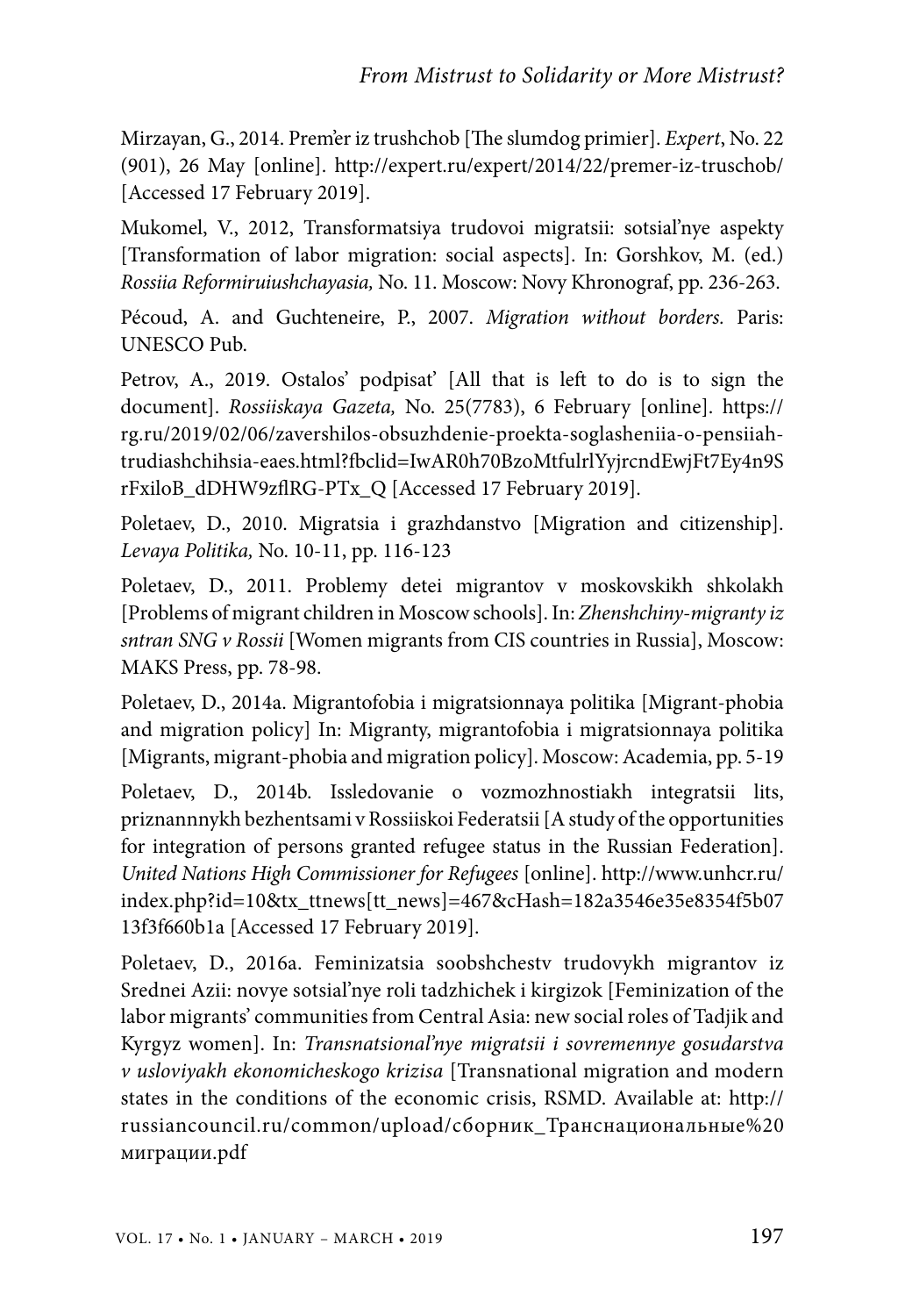Poletaev, D., 2016b. Izmenenie praktik povedenia trudovykh migrantov iz Srednei Azii v Rossii. [Change in the behavior of labor migrants from Central Asia in Russia]. In: *Vostok na Vostoke, Vostok na Zapade i Vostok v Rossii: migratsia, adaptatsia, identichnost'* [The East in the East, the East in the West, and the East in Russia: migration – adaptation – identity]. Moscow: Institut Vostokovedenia RAN.

Poletaev, D., 2016c. Migratsia i voprosy kvalifikatsii v Severnoi i Tsentral'noi Azii [Migration and qualification issues in Northern and Central Asia]. ESCAP. Available at: https://www.unescap.org/sites/default/files/2%20Migration%20 and%20Skills%20Rus%20report%20v1-4-E\_0.pdf [Accessed 17 January 2018].

Poletaev, D., Nasritdinov, E., and Olimova S., 2016. *Analiz konyunktury rynka truda v RF v tselyakh effektivnogo trudoustroystva trudiashchikhsia migrantov iz KR i RT* [Russian Labor Market Analysis for Effective Employment of Labor Migrants from Kyrgyzstan and Tajikistan]. Bishkek. Available at: http://www. fergananews.com/archive/2017/Report\_Book\_Final\_version\_Rus\_02\_2017. pdf

Poletaev, D., 2017. Rastrata kompetentsiy trudovykh migrantov v Rossiiskoi Federatsii: realii i perspektivy [Loss of competence by labor migrants in the Russian Federation: reality and prospects. *Sotsial'naya politika i sotsiologia,* Vol.16, No. 1(120), pp.133-140. Available at: http://rgsu.net/about/science/ publishing/magazine/2017SP/2017SP\_2521.html

Poletaev, D., 2018a. Zhenskaya trudovaya migratsia iz Tadzhikistana i Kirgizii v Rossiyu [Women labor migration from Tajikistan and Kyrgyzstan to Russia]. *Narodonaselenie,* Vol. 21, No. 4, pp. 68-78.

Poletaev, D., 2018b. Ot nastorozhennosti k nepriyazni: dinamika otnoshenia v Rossii k transgranichnym trudovym migrantam v 2002-2016 gg. [From apprehension to enmity: change in the attitude of Russians to transnational labor migrants in 2002-2016]. In: Panarin, S. (ed). *Ot veka bronzovogo do veka tsyfrovogo: fenomen migratsii vo vremeni* [From the Bronze Age to the Digital Age: the phenomenon of migration in time]. Barnaul: Altai State Institute, pp. 267-284. Available at: https://book.ivran.ru/f/fen-migr.pdf [Accessed 17 January 2018].

Poletaev, D., 2018c. Les travailleurs migrants face à la tuberculose en Russie et au Kazakhstan: résultats d'une enquête exemplaire. In: Hohmann, S., and Kurbanova, R., (eds). Santé et migration en Asie centrale, Cahiers d'Asiecentrale. *Ed. Pétra,* Paris, 28 January.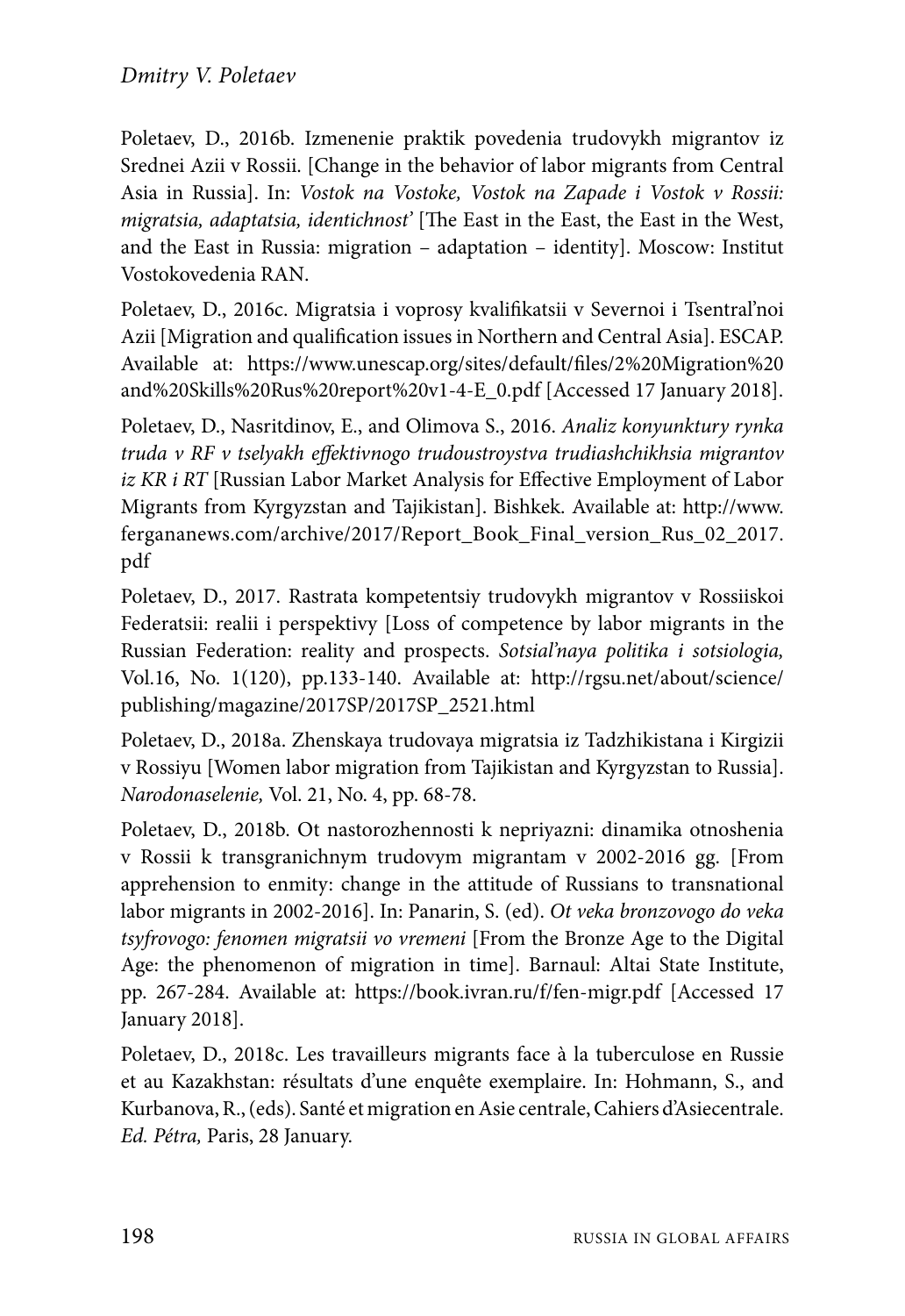Poletaev, D., Zaionchkovskaya, Zh. and Mikhailov, D., 2018. *Problemy zashchity prav detei, ne imeyushchikh rossiiskogo grazhdanstava, v Moskve* [Problems of the protection of the rights of children residing in Moscow, but not having Russia citizenship]. HR Ombudsman in Moscow, ROO "Tsentr migratsionnykh issledovaniy".

Poletaev, D., 2019. *Global'ny prognoz 2019–2024. Global'ny prognoz po migratsii na kratko- i srednesrochnuyu perspektivu.* [Global forecast 2029-2024. Global forecast for migration for the short and long term]. Available at: http:// russiancouncil.ru/2019-globalissues?fbclid=IwAR1q1ZEGqNbn3gWBQlicw-OWoAB\_IvIHCRUdJvJ2jUIj8L98zYrlbSktRTc

Postavnin, V. et al, 2013. Zayavlenie liderov nepravitel'stvennykh organizatsiy, rabotaiushchikh v sfere migratsii [Statement of the leaders of NGOs operating in the sphere of migration], *Migratsiya 21 Vek,* No. 7(16), January-February, pp. 22–25.

Profmigr, 2019. [online]. http://www.profmigr.com/ [Accessed 17 February 2019].

refugee.memo, 2019. [online]. http://refugee.memo.ru/ [Accessed 17 February 2019].

Rozhdestvensky, et al., 2017. Chto izvestno o krupneishem v istorii goroda terakte [Factlist on the biggest terrorist act in the history of the city], *RBK,* No. 058 (2555) (0404), 3 April, St. Petersburg [online]. https://www.rbc.ru/new spaper/2017/04/04/58e2384a9a7947f3f0173629

RSMD, 2013. Handbook "Migration field of Russia." *Russian International Affairs Council (RSDM).* Available at: http://russiancouncil.ru/en/projects/ complitedpublishing/migration-directory/ [Accessed 17 February 2019].

Sadsawu, 2019. [online] http://www.sadsawu.com / [Accessed 17 February 2019].

Solovyov, V. and Samokhina, S., 2018. Rossiisky pasport podnyali povyshe. Vladimir Putin zamknul migratsionnuyu politiku na Admimistratsiyu Presidenta [Russian passport status has been raised. Vladimir Putin made Presidential Administration responsible for migration policy]. *Kommersant*, No. 237, 24 January [online]. https://www.kommersant.ru/doc/3841597?fbclid=Iw AR28\_6aDeGTySYS16iCfTXVPcPngi-Bn-4jkXlwNPnQYHBJNQr5d1fpgiSs [Accessed 17 February 2019].

Sova, 2011. Profsoyuznaya deyatel'nost' kak nasil'stvennoye izmenenie osnov konstitutsionnogo stroya [Trade union activity as an attempt to forcefully